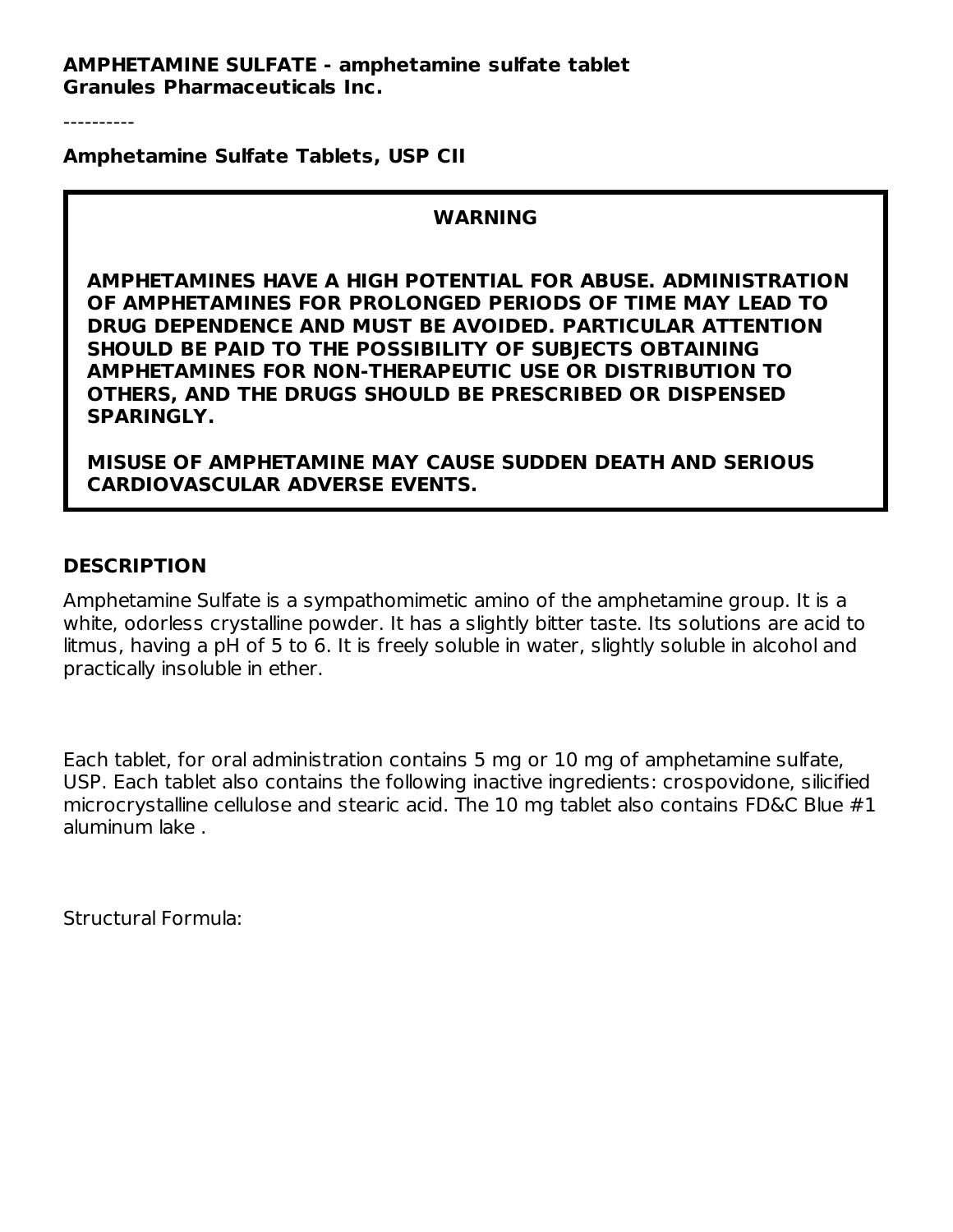

# $C_{18}H_{28}N_2SO_4$

MV 368.49

## **CLINICAL PHARMACOLOGY**

Amphetamines are non-catecholamine, sympathomimetic amines with CNS stimulant activity. Peripheral actions include elevations of systolic and diastolic blood pressures, and weak bronchodilator, and respiratory stimulant action.

Amphetamine, as the racemic form, differs from dextroamphetamine in a number of ways. The l-isomer is more potent than the d-isomer in cardiovascular activity, but much less potent in causing CNS excitatory effects. The racemic mixture also is less effective as an appetite suppressant when compared to dextroamphetamine. There is neither specific evidence which clearly establishes the mechanism whereby amphetamines produce mental and behavioral effects in children, nor conclusive evidence regarding how those effects relate to the condition of the central nervous system.

Drugs in this class used in obesity are commonly known as "anorectics" or "anorexigenics." It has not been established, however, that the action of such drugs in treating obesity is primarily one of appetite suppression. Other central nervous system actions or metabolic effects, may be involved, for example. Adult obese subjects instructed in dietary management and treated with "anorectic" drugs lose more weight on the average than these treated with placebo and diet, as determined in relatively short-term clinical trials.

The magnitude of increased weight loss of drug-treated patients over placebo-treated patients is only a fraction of a pound a week. The rate of weight loss is greatest in the first weeks of therapy for both drug and placebo subjects and tends to decrease in succeeding weeks. The origins of the increased weight loss due to the various possible drug effects are not established. The amount of weight loss associated with the use of an "anorectic" drug varies from trial to trial, and the increased weight loss appears to be related in part to variables other than the drug prescribed, such as the physicianinvestigator, the population treated, and the diet prescribed. Studies do not permit conclusions as to the relative importance of the drug and nondrug factors on weight loss.

The natural history of obesity is measured in years, whereas the studies cited are restricted to few weeks duration; thus, the total impact of drug-induced weight loss over that of diet alone must be considered clinically limited.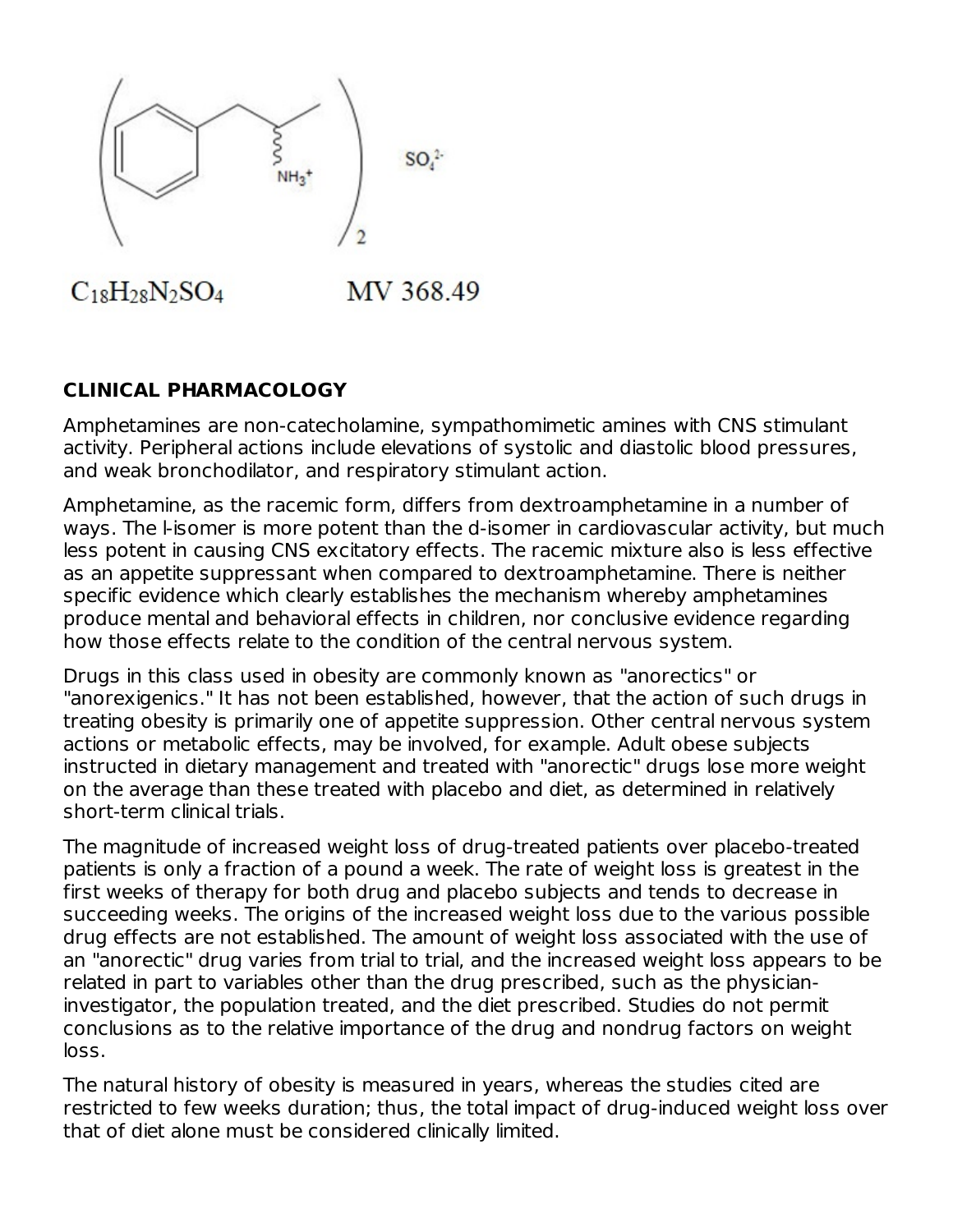### **INDICATIONS AND USAGE**

Amphetamine sulfate tablets, USP is indicated for:

- 1. **Narcolepsy**
- 2. **Attention Deficit Disorder with Hyperactivity** as an integral part of a total treatment program which typically includes other remedial measures (psychological, educational, social) for a stabilizing effect in children with behavioral syndrome characterized by the following group of developmentally inappropriate symptoms: moderate to severe distractibility, short attention span, hyperactivity, emotional lability, and impulsivity. The diagnosis of the syndrome should not be made with finality when these symptoms are only of comparatively recent origin. Nonlocalizing (soft) neurological signs, learning disability, and abnormal EEG may or may not be present, and a diagnosis of central nervous system dysfunction may or not be warranted.
- 3. **Exogenous Obesity** as a short term (a few weeks) adjunct in a regimen of weight reduction based on caloric restriction for patients refractory to alternative therapy, e.g., repeated diets, group programs, and other drugs. The limited usefulness of amphetamines (see CLINICAL PHARMACOLOGY) should be weighed against possible risks inherent in use of the drug, such as those described below.

## **CONTRAINDICATIONS**

Advanced arteriosclerosis, symptomatic cardiovascular disease, moderate to severe hypertension, hyperthyroidism, known hypersensitivity or idiosyncrasy to the sympathomimetic amines.

Agitated states.

Patients with a history of drug abuse.

During or within 14 days following the administration of monoamine oxidase inhibitors (hypertensive crises may result).

## **WARNING**

#### **Serious Cardiovascular Events**

Sudden Death and Pre-Existing Structural Cardiac Abnormalities or Other Serious Heart Problems

#### Children and Adolescents

Sudden death has been reported in association with CNS stimulant treatment at usual doses in children and adolescents with structural cardiac abnormalities or other serious heart problems. Although some serious heart problems alone carry an increased risk of sudden death, stimulant products generally should not be used in children or adolescents with known serious structural cardiac abnormalities, cardiomyopathy, serious heart rhythm abnormalities, or other serious cardiac problems that may place them at increased vulnerability to the sympathomimetic effects of a stimulant drug (see CONTRAINDICATIONS).

**Adults**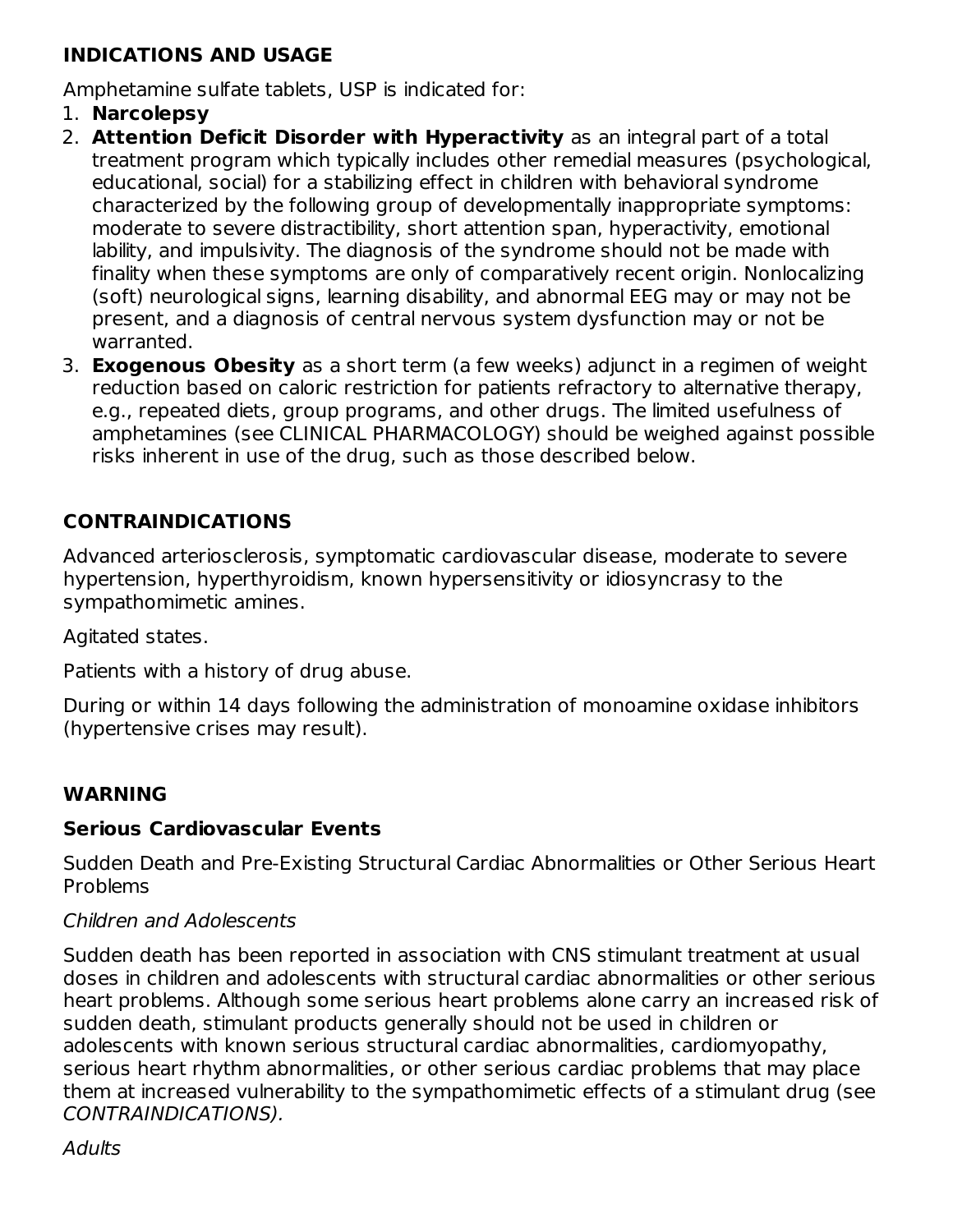Sudden deaths, stroke, and myocardial infarction have been reported in adults taking stimulant drugs at usual doses for ADHD. Although the role of stimulants in these adult cases is also unknown, adults have a greater likelihood than children of having serious structural cardiac abnormalities, cardiomyopathy, serious heart rhythm abnormalities, coronary artery disease, or other serious cardiac problems. Adults with such abnormalities should also generally not be treated with stimulant drugs (see CONTRAINDICATIONS).

Hypertension and other Cardiovascular Conditions

Stimulant medications cause a modest increase in average blood pressure (about 2 to 4 mmHg) and average heart rate (about 3 to 6 bpm), and individuals may have larger increases. While the mean changes alone would not be expected to have short-term consequences, all patients should be monitored for larger changes in heart rate and blood pressure. Caution is indicated in treating patients whose underlying medical conditions might be compromised by increases in blood pressure or heart rate, e.g., those with pre-existing hypertension, heart failure, recent myocardial infarction, or ventricular arrhythmia (see CONTRAINDICATIONS).

Assessing Cardiovascular Status in Patients being Treated with Stimulant Medications

Children, adolescents, or adults who are being considered for treatment with stimulant medications should have a careful history (including assessment for a family history of sudden death or ventricular arrhythmia) and physical exam to assess for the presence of cardiac disease, and should receive further cardiac evaluation if findings suggest such disease (e.g., electrocardiogram and echocardiogram). Patients who develop symptoms such as exertional chest pain, unexplained syncope, or other symptoms suggestive of cardiac disease during stimulant treatment should undergo a prompt cardiac evaluation.

## **Psychiatric Adverse Events**

## Pre-Existing Psychosis

Administration of stimulants may exacerbate symptoms of behavior disturbance and thought disorder in patients with a pre-existing psychotic disorder.

## Bipolar Illness

Particular care should be taken in using stimulants to treat ADHD in patients with comorbid bipolar disorder because of concern for possible induction of a mixed/manic episode in such patients. Prior to initiating treatment with a stimulant, patients with comorbid depressive symptoms should be adequately screened to determine if they are at risk for bipolar disorder; such screening should include a detailed psychiatric history, including a family history of suicide, bipolar disorder, and depression.

## Emergence of New Psychotic or Manic Symptoms

Treatment emergent psychotic or manic symptoms, e.g., hallucinations, delusional thinking, or mania in children and adolescents without a prior history of psychotic illness or mania can be caused by stimulants at usual doses. If such symptoms occur, consideration should be given to a possible causal role of the stimulant, and discontinuation of treatment may be appropriate. In a pooled analysis of multiple shortterm, placebo-controlled studies, such symptoms occurred in about 0.1% (4 patients with events out of 3,482 exposed to methylphenidate or amphetamine for several weeks at usual doses) of stimulant-treated patients compared to 0 in placebo-treated patients.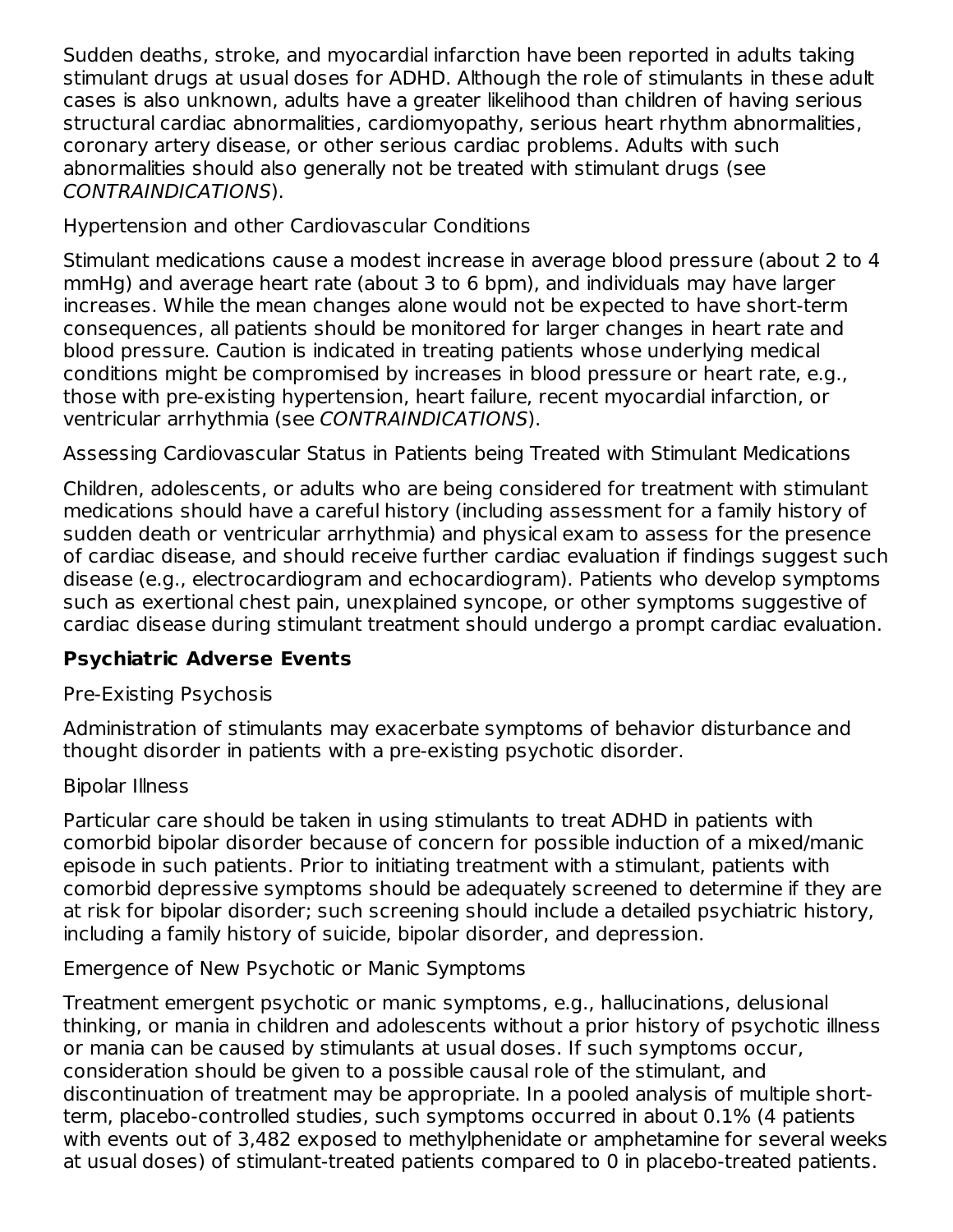## Aggression

Aggressive behavior or hostility is often observed in children and adolescents with ADHD, and has been reported in clinical trials and the postmarketing experience of some medications indicated for the treatment of ADHD. Although there is no systematic evidence that stimulants cause aggressive behavior or hostility, patients beginning treatment for ADHD should be monitored for the appearance of or worsening of aggressive behavior or hostility.

## **Long-Term Suppression of Growth**

Careful follow-up of weight and height in children ages 7 to 10 years who were randomized to either methylphenidate or non-medication treatment groups over 14 months, as well as in naturalistic subgroups of newly methylphenidate-treated and nonmedication treated children over 36 months (to the ages of 10 to 13 years), suggests that consistently medicated children (i.e., treatment for 7 days per week throughout the year) have a temporary slowing in growth rate (on average, a total of about 2 cm less growth in height and 2.7 kg less growth in weight over 3 years), without evidence of growth rebound during this period of development. Published data are inadequate to determine whether chronic use of amphetamines may cause a similar suppression of growth, however, it is anticipated that they likely have this effect as well. Therefore, growth should be monitored during treatment with stimulants, and patients who are not growing or gaining height or weight as expected may need to have their treatment interrupted.

## **Seizures**

There is some clinical evidence that stimulants may lower the convulsive threshold in patients with prior history of seizures, in patients with prior EEG abnormalities in absence of seizures, and, very rarely, in patients without a history of seizures and no prior EEG evidence of seizures. In the presence of seizures, the drug should be discontinued.

## **Peripheral Vasculopathy, including Raynaud's phenomenon**

Stimulants, including amphetamine sulfate, used to treat ADHD are associated with peripheral vasculopathy, including Raynaud's phenomenon. Signs and symptoms are usually intermittent and mild; however, very rare sequelae include digital ulceration and/or soft tissue breakdown. Effects of peripheral vasculopathy, including Raynaud's phenomenon, were observed in post-marketing reports at different times and at therapeutic doses in all age groups throughout the course of treatment. Signs and symptoms generally improve after reduction in dose or discontinuation of drug. Careful observation for digital changes is necessary during treatment with ADHD stimulants. Further clinical evaluation (e.g., rheumatology referral) may be appropriate for certain patients.

## **Serotonin Syndrome**

Serotonin syndrome, a potentially life-threatening reaction, may occur when amphetamines are used in combination with other drugs that affect the serotonergic neurotransmitter systems such as monoamine oxidase inhibitors (MAOIs), selective serotonin reuptake inhibitors (SSRIs), serotonin norepinephrine reuptake inhibitors (SNRIs), triptans, tricyclic antidepressants, fentanyl, lithium, tramadol, tryptophan, buspirone, and St. John's Wort (see DRUG INTERACTIONS). Amphetamines and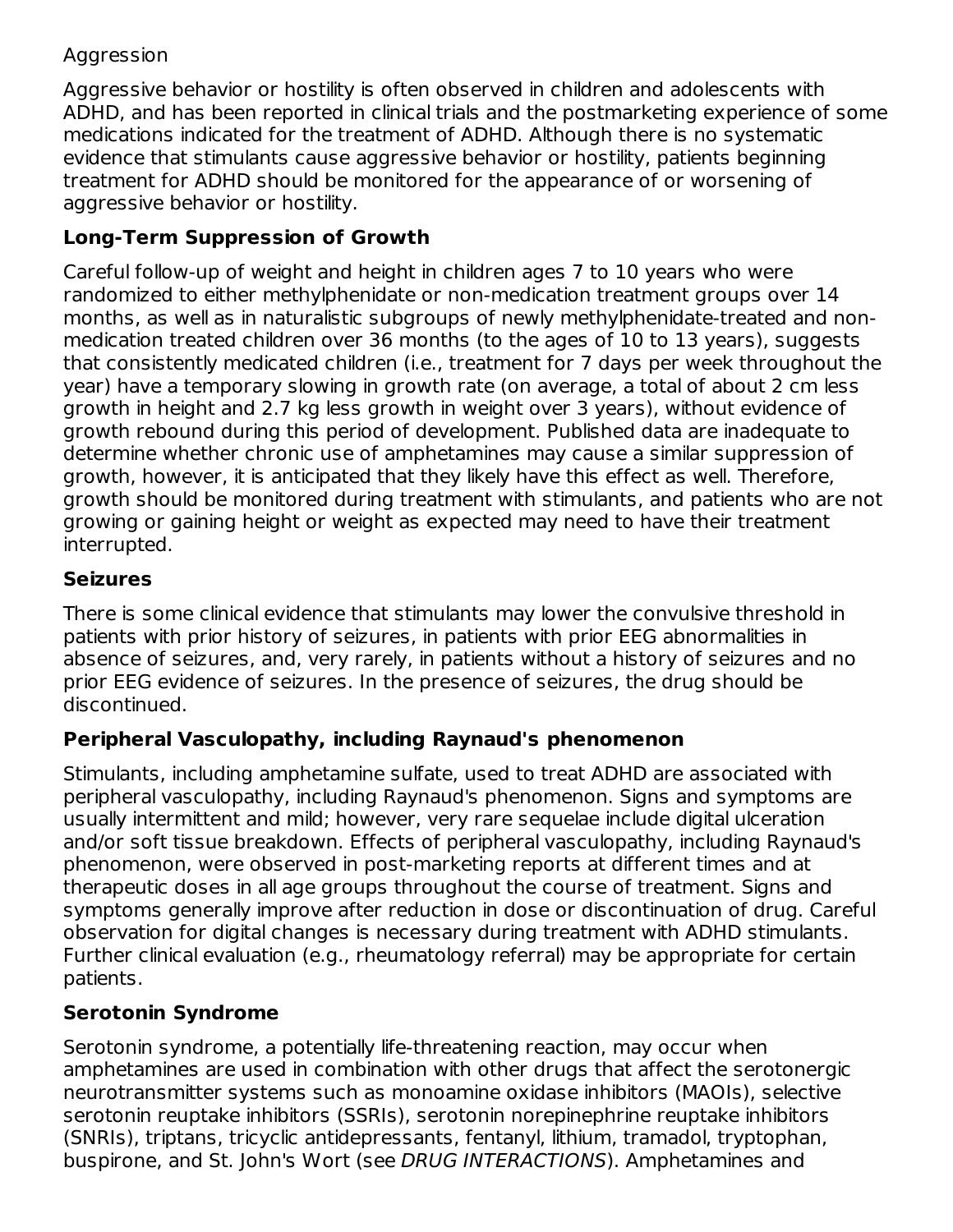amphetamine derivatives are known to be metabolized, to some degree, by cytochrome P450 2D6 (CYP2D6) and display minor inhibition of CYP2D6 metabolism (see CLINICAL PHARMACOLOGY). The potential for a pharmacokinetic interaction exists with the coadministration of CYP2D6 inhibitors which may increase the risk with increased exposure to amphetamine sulfate. In these situations, consider an alternative non- serotonergic drug or an alternative drug that does not inhibit CYP2D6 (see DRUG INTERACTIONS).

Serotonin syndrome symptoms may include mental status changes (e.g., agitation, hallucinations, delirium, and coma), autonomic instability (e.g., tachycardia, labile blood pressure, dizziness, diaphoresis, flushing, hyperthermia), neuromuscular symptoms (e.g., tremor, rigidity, myoclonus, hyperreflexia, incoordination), seizures, and/or gastrointestinal symptoms (e.g., nausea, vomiting, diarrhea).

Concomitant use of amphetamine sulfate with MAOI drugs is contraindicated (see CONTRAINDICATIONS).

Discontinue treatment with amphetamine sulfate and any concomitant serotonergic agents immediately if the above symptoms occur, and initiate supportive symptomatic treatment. If concomitant use of amphetamine sulfate with other serotonergic drugs or CYP2D6 inhibitors is clinically warranted, initiate amphetamine sulfate with lower doses, monitor patients for the emergence of serotonin syndrome during drug initiation or titration, and inform patients of the increased risk for serotonin syndrome.

## **Visual Disturbance**

Difficulties with accommodation and blurring of vision have been reported with stimulant treatment.

## **PRECAUTIONS**

## **General**

Caution is to be exercised in prescribing amphetamines for patients with even mild hypertension.

The least amount feasible should be prescribed or dispensed at one time in order to minimize the possibility of overdosage.

#### **Information for Patients**

Amphetamines may impair the ability of the patient to engage in potentially hazardous activities such as operating machinery or vehicle; the patient should therefore be cautioned accordingly.

Circulation problems in fingers and toes [Peripheral vasculopathy, including Raynaud's phenomenon]

- Instruct patients beginning treatment with amphetamine sulfate about the risk of peripheral vasculopathy, including Raynaud's Phenomenon, and associated signs and symptoms: fingers or toes may feel numb, cool, painful, and/or may change color from pale, to blue, to red.
- Instruct patients to report to their physician any new numbness, pain, skin color change, or sensitivity to temperature in fingers or toes.
- **Instruct patients to call their physician immediately with any signs of unexplained wounds appearing on fingers or toes while taking**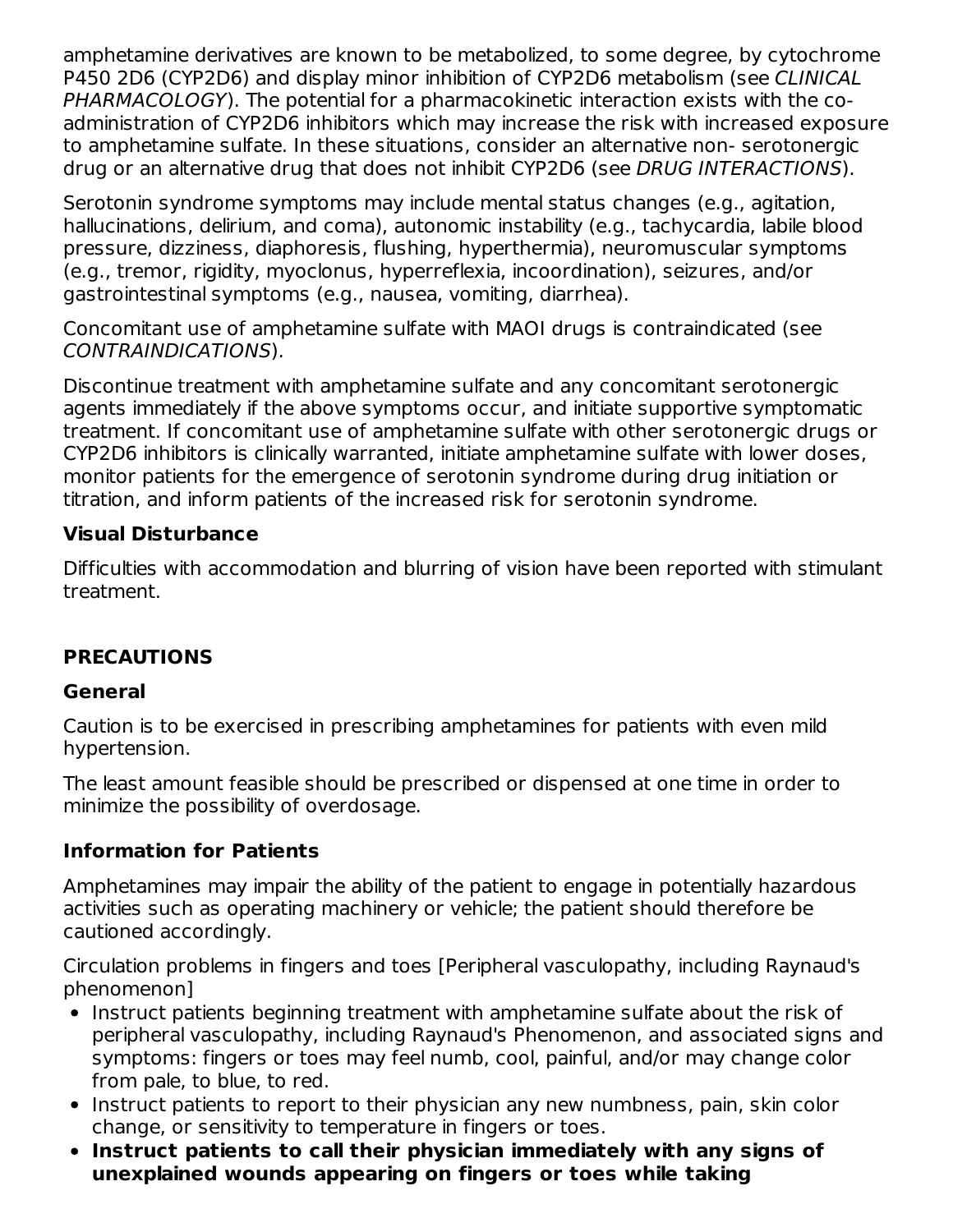#### **amphetamine sulfate tablets.**

Further clinical evaluation (e.g., rheumatology referral) may be appropriate for certain patients.

## **Drug Interactions**

### Acidifying agents

Gastrointestinal acidifying agents (guanethidine, reserpine, glutamic acid HCl, ascorbic acid, fruit juices, etc.) lower absorption of amphetamines. Urinary acidifying agents (ammonium chloride, sodium acid phosphate, etc.) increase concentration of the ionized species of the amphetamine molecule, thereby increasing urinary excretion. Both groups of agents lower blood levels and efficacy of amphetamines.

#### Adrenergic blockers

Adrenergic blockers are inhibited by amphetamines.

### Alkalinizing agents

Gastrointestinal alkalinizing agents (sodium bicarbonate, etc.) increase absorption of amphetamines. Urinary alkalinizing agents (acetazolamide, some thiazides) increase the concentration of the non-ionized species of the amphetamine molecule, thereby decreasing urinary excretion. Both groups of agents increase blood levels and therefore potentiate the action of amphetamines.

### Antidepressants tricyclic

Amphetamines may enhance the activity of tricyclic or sympathomimetic agents; damphetamine with desipramine or protriptyline and possibly other tricyclics cause striking and sustained increases in the concentration of d-amphetamine in the brain; cardiovascular effects can be potentiated.

#### CYP2D6 Inhibitors

The concomitant use of amphetamine sulfate and CYP2D6 inhibitors may increase the exposure of amphetamine sulfate compared to the use of the drug alone and increase the risk of serotonin syndrome. Initiate with lower doses and monitor patients for signs and symptoms of serotonin syndrome particularly during amphetamine sulfate initiation and after a dosage increase. If serotonin syndrome occurs, discontinue amphetamine sufate and the CYP2D6 inhibitor (see WARNING, OVERDOSAGE). Examples of CYP2D6 Inhibitors include paroxetine and fluoxetine (also serotonergic drugs), quinidine, ritonavir.

#### Serotonergic Drugs

The concomitant use of amphetamine sulfate and serotonergic drugs increases the risk of serotonin syndrome. Initiate with lower doses and monitor patients for signs and symptoms of serotonin syndrome, particularly during amphetamine sulfate initiation or dosage increase. If serotonin syndrome occurs, discontinue amphetamine sulfate and the concomitant serotonergic drug(s) (see WARNINGand PRECAUTIONS). Examples of serotonergic drugs include selective serotonin reuptake inhibitors (SSRI), serotonin norepinephrine reuptake inhibitors (SNRI), triptans, tricyclic antidepressants, fentanyl, lithium, tramadol, tryptophan, buspirone, St. John's Wort.

#### MAO inhibitors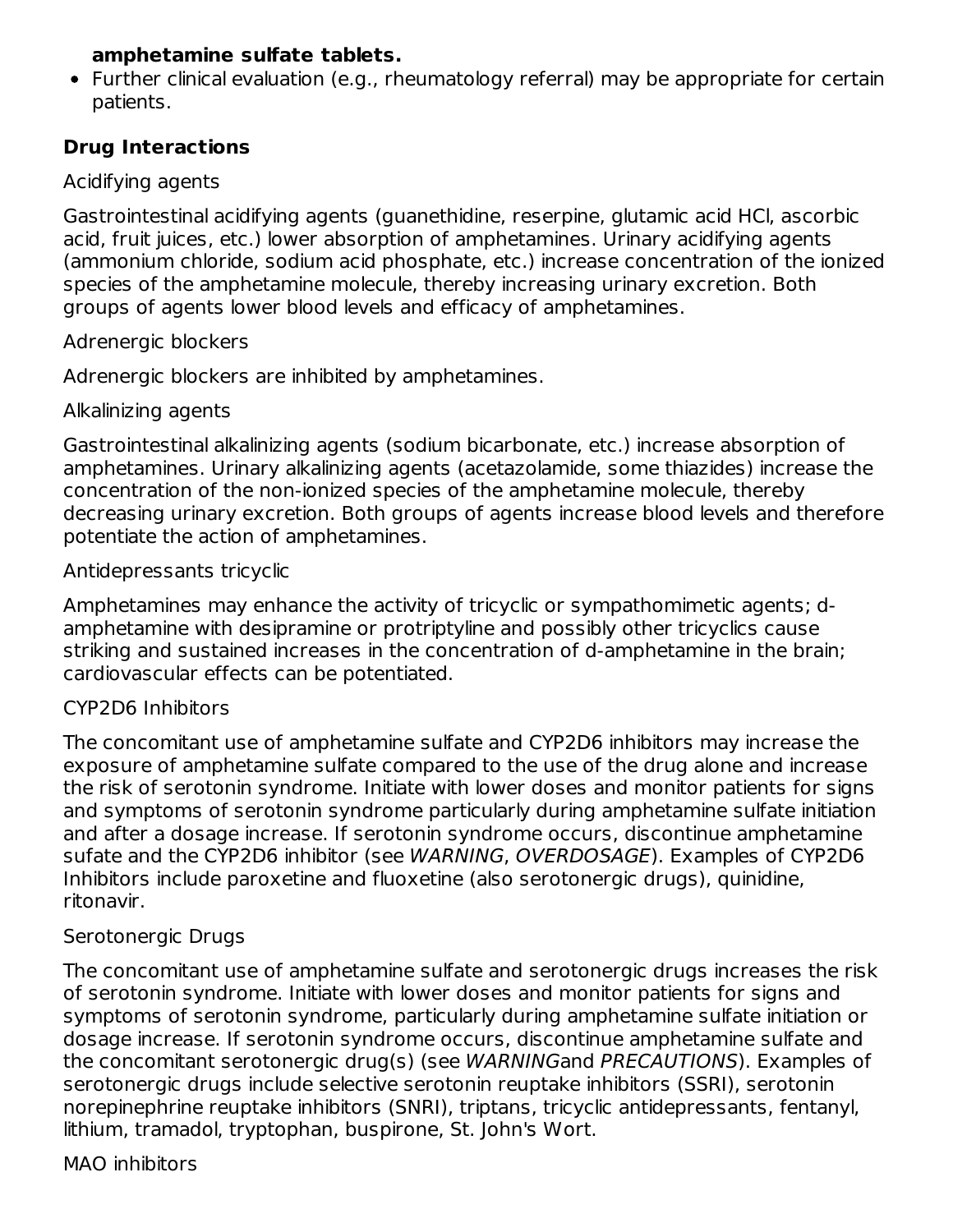MAOI antidepressants, as well as a metabolic of furazolidone, slow amphetamine metabolism. This slowing potentiates amphetamines, increasing their affect on the release of norepinephrine and other monoamines from adrenergic nerve endings; this can cause headaches and other signs of hypertensive crisis. A variety of neurological toxic effects and malignant hyperpyrexia can occur, sometimes with fatal results.

#### Antihistamines

Amphetamines may counteract the sedative effect of antihistamines.

## Antihypertensives

Amphetamines may antagonize the hypotensive effects of antihypertensives.

## Chlorpromazine

Chlorpromazine blocks dopamine and norepinephrine reuptake, thus inhibiting the central stimulant effects of amphetamine, and can be used to treat amphetamine poisoning.

Ethosuximide

Amphetamines may delay intestinal absorption of ethosuximide.

## Haloperidol

Haloperidol blocks dopamine and norepinephrine reuptake, thus inhibiting the central stimulant affects of amphetamines.

Lithium carbonate

The antiobesity and stimulatory effects of amphetamines may be inhibited by lithium carbonate.

#### **Meperidine**

Amphetamines potentiate the analgesic effect of meperidine.

## Methenamine therapy

Urinary excretion of amphetamines is increased, and efficacy is reduced by acidifying agents used in methenamine therapy.

Norepinephrine

Amphetamines enhance the adrenergic effect of norepinephrine.

## Phenobarbital

Amphetamines may delay intestinal absorption of Phenobarbital. Co-administration of phenobarbital may produce a synergistic anticonvulsant action.

## Phenytoin

Amphetamines may delay intestinal absorption of phenytoin; co-administration of phenytoin may produce a synergistic anticonvulsant action.

## Propoxyphene

In cases of propoxyphene overdosage, amphetamine CNS stimulation is potentiated and fatal convulsions can occur.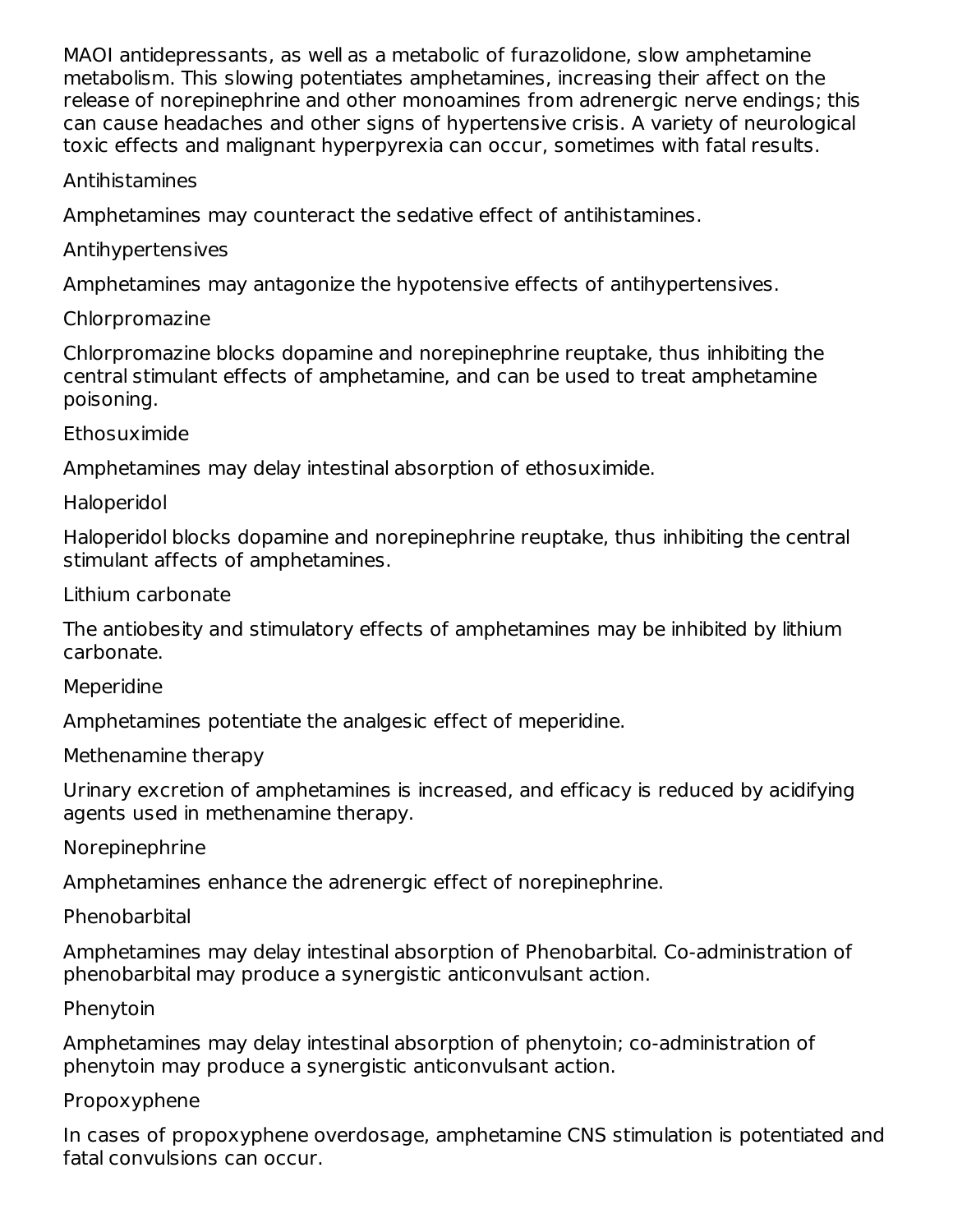Amphetamines inhibit the hypotensive effect of veratrum alkaloids

## **Drug/Laboratory Test interactions**

Amphetamines can cause a significant elevation in plasma corticosteroid levels. This increase is greatest in the evening. Amphetamines may interfere with urinary steroid determinations.

### **Carcinogenesis/Mutagenesis**

Mutagenicity studies and long term studies in animals to determine the carcinogenic potential of amphetamine sulfate have not been performed.

## **Pregnancy**

Teratogenic Effects

Dextroamphetamine sulfate has been shown to have embryotoxic and teratogenic effects when administered to A/Jax mice and C57BL mice in doses approximately 41 times the maximum human dose. Embryotoxic effects were not seen in New Zealand white rabbits given the drug in doses 7 times the human dose nor in rats given 12.5 times the maximum human dose. There are no adequate and well-controlled studies in pregnant women. Amphetamine sulfate should be used during pregnancy only if the potential benefit justifies the potential risk to the fetus.

Nonteratogenic Effects

Infants born to mothers dependent on amphetamines have an increased risk of premature delivery and low birth weight. Also, these infants may experience symptoms of withdrawal as demonstrated by dysphoria, including agitation, and significant lassitude.

## **Nursing Mothers**

Amphetamines are excreted in human milk. Mothers taking amphetamines should be advised to refrain from nursing

## **Pediatric Use**

Long-term effects of amphetamines in children have not been well established.

Amphetamines are not recommended for use as anorectic agents in children under 12 years of age, or in children under 3 years of age with Attention Deficit Disorder with Hyperactivity described under INDICATIONS AND USAGE.

Clinical experience suggests that in psychotic children, administration of amphetamines may exacerbate symptoms of behavior disturbance and thought disorder.

Amphetamines have been reported to exacerbate motor and phonic tics and Tourette's syndrome. Therefore clinical evaluation for tics and Tourette's syndrome in children and their families should precede use of stimulant medications.

Data is inadequate to determine whether chronic administration of amphetamines may be associated with growth inhibition; therefore growth should be monitored during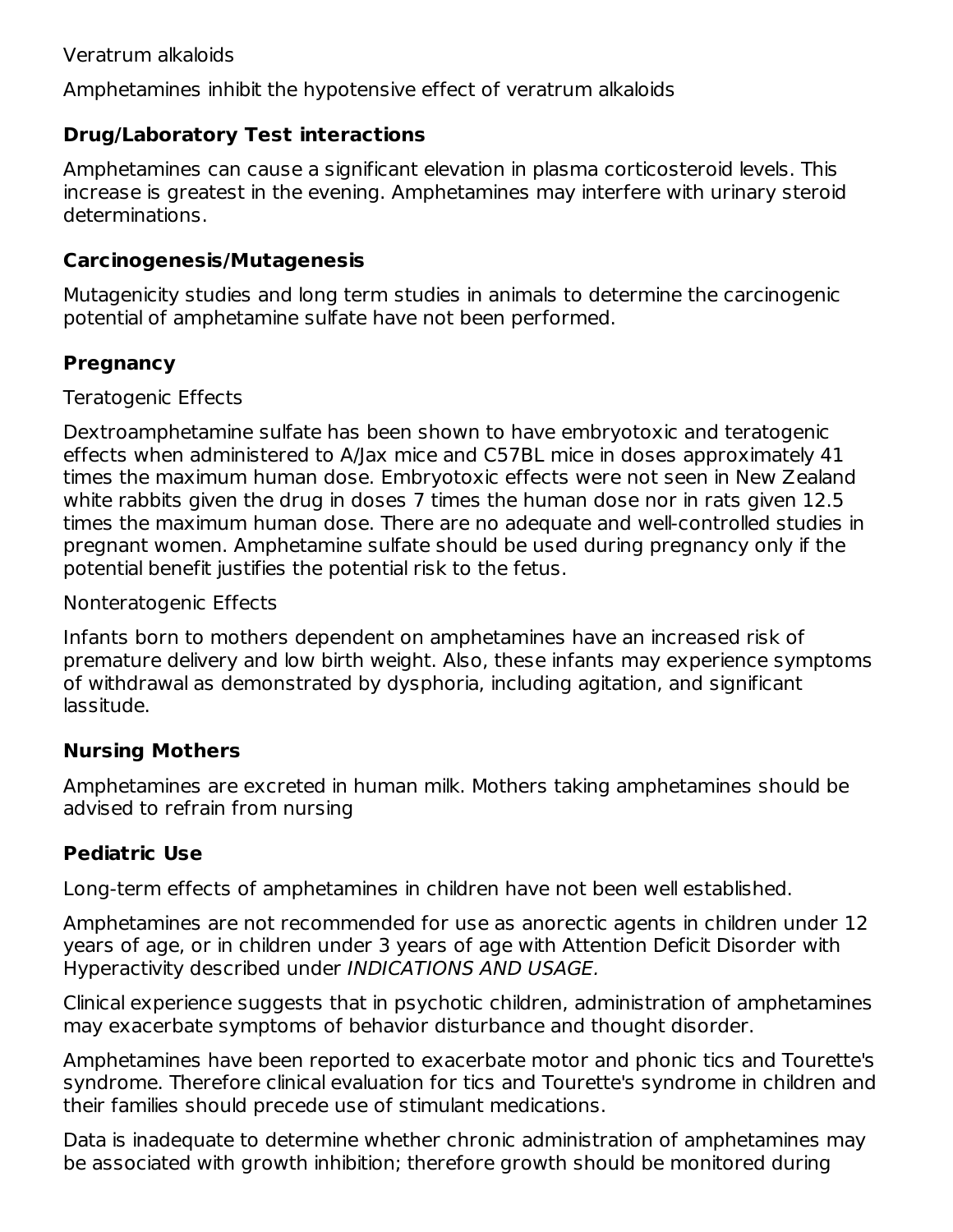treatment. Drug Treatment is not indicated in all cases of Attention Deficit Disorder with Hyperactivity and should be considered only in light of the complete history and evaluation of the child. The decision to prescribe amphetamines should depend on the physician's assessment of the chronicity and severity of the child's symptoms and their appropriateness for his/her age. Prescription should not depend solely on the presence of one or more of the behavioral characteristics.

When these symptoms are associated with acute stress reactions, treatment with amphetamines is usually not indicated.

### **ADVERSE REACTIONS**

#### **Cardiovascular**

Palpitations, tachycardia, elevation of blood pressure. There have been isolated reports of cardiomyopathy associated with chronic amphetamine use.

#### **Central Nervous System**

Psychotic episodes at recommended doses (rare), overstimulation, restlessness, dizziness, insomnia, euphoria, dyskinesia, dysphoria, tremor, headache, exacerbation of motor and phonic tics and Tourette's syndrome.

#### **Gastrointestinal**

Dryness of the mouth, unpleasant taste, diarrhea, constipation, intestinal ischemia and other gastrointestinal disturbances. Anorexia and weight loss may occur as undesirable effects when amphetamines are used for other than the anorectic effect.

#### **Allergic**

**Urticaria** 

#### **Endocrine**

Impotence, changes in libido, and frequent or prolonged erections.

#### **Musculoskeletal**

Rhabdomyolysis

## **DRUG ABUSE AND DEPENDENCE**

Amphetamine sulfate is a Schedule II controlled substance. Amphetamines have been extensively abused. Tolerance, extreme psychological dependence, and severe social disability have occurred. There are reports of patients who have increased the dosage to many times the recommended. Abrupt cessation following prolonged high dosage administration results in extreme fatigue and mental depression; changes are also noted on the sleep EEG. Manifestations of chronic intoxication with amphetamines include severe dermatosis, marked insomnia, irritability, hyperactivity and personality changes. The most severe manifestation of chronic intoxication is psychosis, often clinically indistinguishable from schizophrenia. This is rare with oral amphetamines.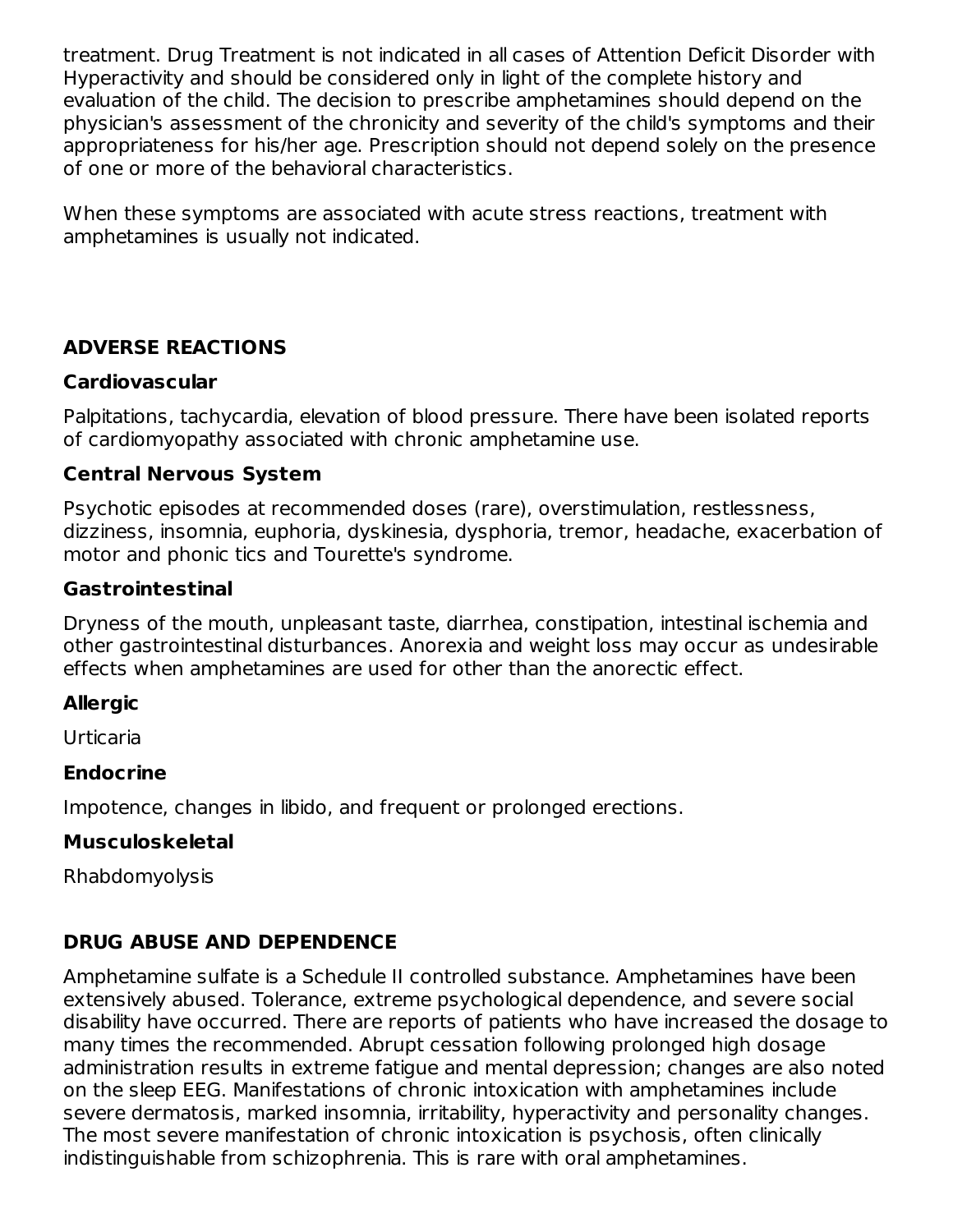## **OVERDOSAGE**

Individual patient response to amphetamines varies widely. While toxic symptoms occasionally occur as an idiosyncrasy at doses as low as 2 mg, they are rare with doses of less than 15 mg; 30 mg can produce severe reactions, yet doses of 400 to 500 mg are not necessarily fatal.

In rats, the oral LD  $_{50}$  of dextroamphetamine sulfate is  $96.8$  mg/Kg.

## **Symptoms**

Manifestations of acute overdosage with amphetamines include restlessness, tremor, hyperreflexia, rhabdomyolysis, rapid respiration, hyperpyrexia, confusion, assaultiveness, hallucinations, panic states. Fatigue and depression usually follow the central stimulation. Cardiovascular effects include arrhythmias, hypertension, or hypotension and circulatory collapse. Gastrointestinal symptoms include nausea, vomiting, diarrhea, and abdominal cramps. Fatal poisoning is usually preceded by convulsions and coma.

## **Treatment**

Management of acute amphetamine intoxication is largely symptomatic and includes gastric lavage and sedation with a barbiturate. Experience with hemodialysis or peritoneal dialysis is inadequate to permit recommendation in this regard. Acidification of the urine increases amphetamine excretion. If acute, severe hypertension complicates amphetamine overdosage, administration of intravenous phentolamine has been suggested. However, a gradual drop in blood pressure will usually result when sufficient sedation has been achieved. Chlorpromazine antagonizes the central stimulant effects of amphetamines and can be used to treat amphetamine intoxication.

## **DOSAGE AND ADMINISTRATION**

Regardless of indication, amphetamine should be administered at the lowest effective dosage and dosage should be individually adjusted. Late evening doses should be avoided because of resulting insomnia.

## **Narcolepsy**

Usual dose is 5 to 60 milligrams per day in divided doses depending on the individual patient response.

Narcolepsy seldom occurs in children under 12 years of age; however, when it does, amphetamine sulfate tablets may be used. The suggested initial dose for patients aged 6 to 12 is 5 mg daily; daily dose may be raised in increments of 5 mg at weekly intervals until optimal response obtained. In patients 12 years of age and older, start with 10 mg daily; daily dosage may be raised in increments of 10 mg at weekly intervals until optimal response is obtained. If bothersome adverse reactions appear (e.g., insomnia or anorexia) dosage should be reduced. Give the first dose on awakening; additional doses (5 or 10 mg) at intervals of 4 to 6 hours.

## **Attention Deficit Disorder with Hyperactivity**

Not recommended for children under 3 years of age.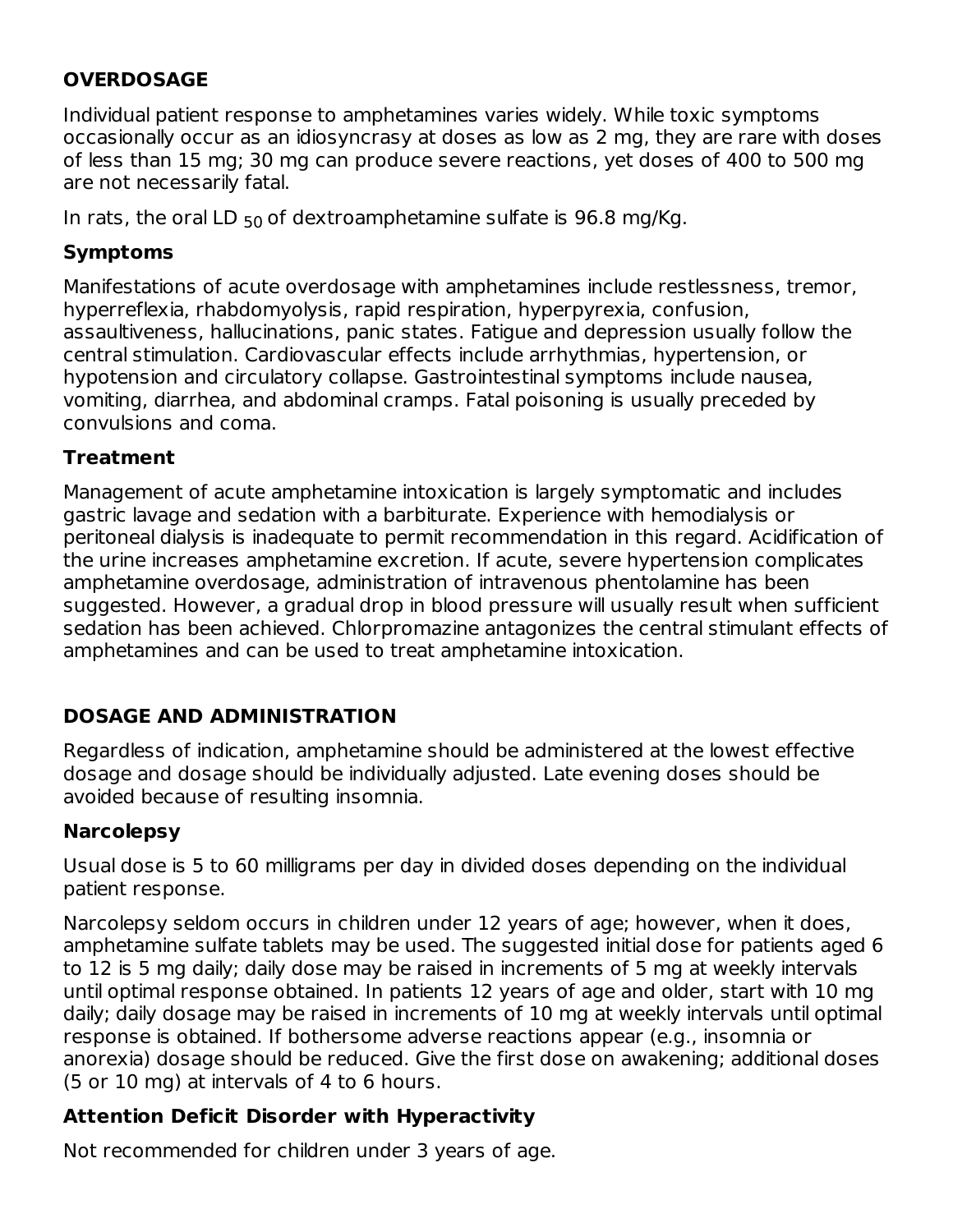In children from 3 to 5 years of age, start with 2.5 mg daily; daily dosage may be raised in increments of 2.5 mg at weekly intervals until optimal response is obtained.

In children 6 years of age or older, start with 5 mg once or twice daily; daily dosage may be raised in increments of 5 mg at weekly intervals until optimal response is obtained. Only in rare cases will it be necessary to exceed a total of 40 milligrams per day.

With tablets give first dose on awakening; additional doses (1 to 2) at intervals of 4 to 6 hours.

Where possible, drug administration should be interrupted occasionally to determine if there is a recurrence of behavioral symptoms sufficient to require continued therapy.

#### **Exogenous Obesity**

Usual dosage is up to 30 mg daily, taken in divided doses of 5 to 10 mg, 30 to 60 minutes before meals. Not recommended for this use in children under 12 years of age.

### **HOW SUPPLIED**

Amphetamine sulfate tablets, USP are supplied as:

**5 mg**: White to off-white, round, biconvex, scored tablets debossed with "5" and "mg" on one side and debossed with "040" on other side.

Bottles of 100 NDC 70010-040-01

**10 mg**: Light blue, round, biconvex, double scored tablets debossed with "1", "0", "m" and "g" on one side and debossed with "041" on other side.

Bottles of 100 NDC 70010-041-01

Store at 20° to 25°C (68° to 77°F). [See USP Controlled Room Temperature.]

Dispense in a well closed container, as defined in the USP.

Dispense with medication guide is also available at:

http://www.granulesindia.com/U.S.ProductCatalog.php

Manufactured by:

## **Granules Pharmaceuticals Inc.,**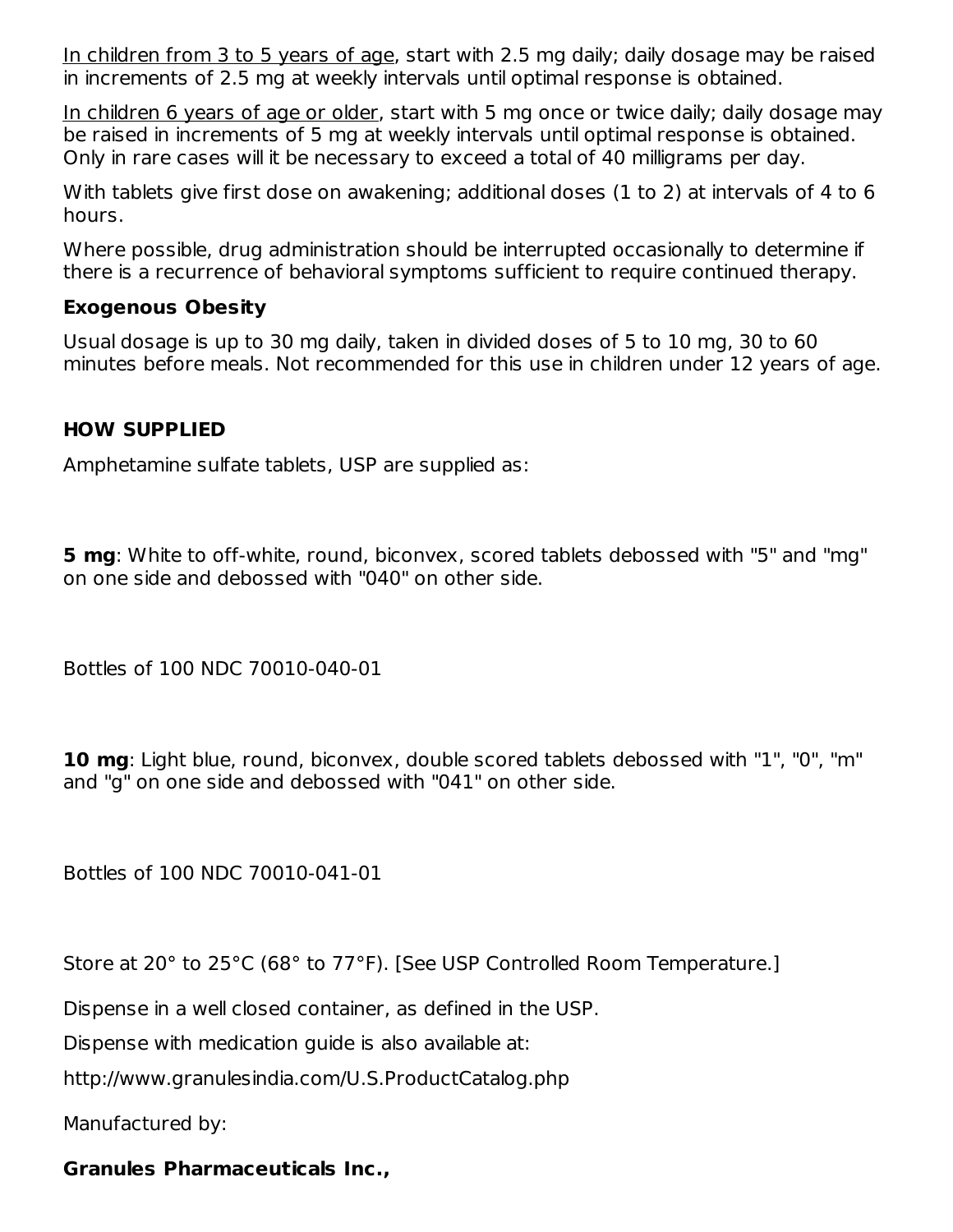# **MEDICATION GUIDE**

## **MEDICATION GUIDE**

## **Amphetamine Sulfate Tablets**

**(am fet' a meen sul' fate)** Read this Medication Guide before you or your child starts taking amphetamine sulfate tablets and each time you get a refill. There may be new information.This information does not take the place of talking to your doctor about you or your child's treatment.

**What is the most important information I should know about amphetamine sulfate tablets?**

**Amphetamine sulfate tablet is a stimulant medicine. Some people have had the following problems when taking stimulant medicines such as amphetamine sulfate tablets:**

## **1.Heart-related problems:**

- sudden death in people who have heart problems or heart defects
- stroke and heart attack in adults
- increased blood pressure and heart rate

Tell your doctor if you or your child has any heart problems, heart defects, high blood pressure, or a family history of these problems.

Your doctor should check you or your child carefully for heart problems before starting amphetamine sulfate tablets.

Your doctor should check you or your child's blood pressure and heart rate regularly during treatment with amphetamine sulfate tablets.

**Call your doctor right away if you or your child have any signs of heart problems such as chest pain, shortness of breath, or fainting while taking amphetamine sulfate tablets.**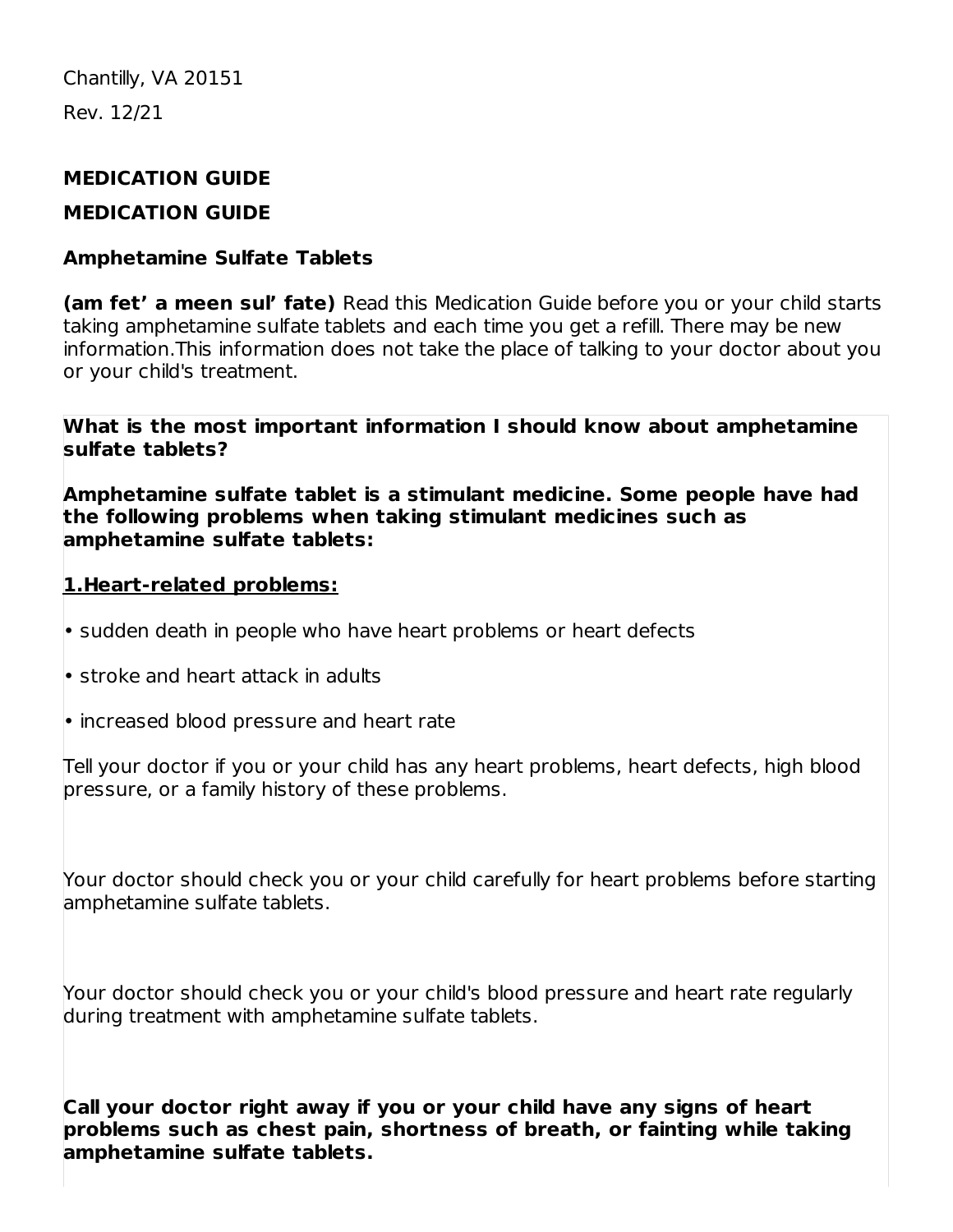## **2.Mental (Psychiatric) problems including:**

In children, teenagers, and adults:

• new or worse behavior and thought problems

• new or worse bipolar illness

• new or worse aggressive behavior or hostility

• In Children and Teenagers who have psychiatric problems, new psychotic symptoms such as:

• hearing voices

- seeing things that are not real
- believing things that are not true
- being suspicious
- new manic symptoms

Tell your doctor about any mental problems you or your child have, or about a family history of suicide, bipolar illness, or depression.

**Call your doctor right away if you or your child have any new or worsening mental symptoms or problems while taking amphetamine sulfate tablets, especially:**

- seeing or hearing things that are not real
- believing things that are not real
- being suspicious

**3.Circulation problems in fingers and toes [Peripheral vasculopathy, including Raynaud's phenomenon].**

• Fingers or toes may feel numb, cool, painful

• Fingers or toes may change color from pale, to blue, to red

Tell your doctor if you have or your child has numbness, pain, skin color change, or sensitivity to temperature in your fingers or toes.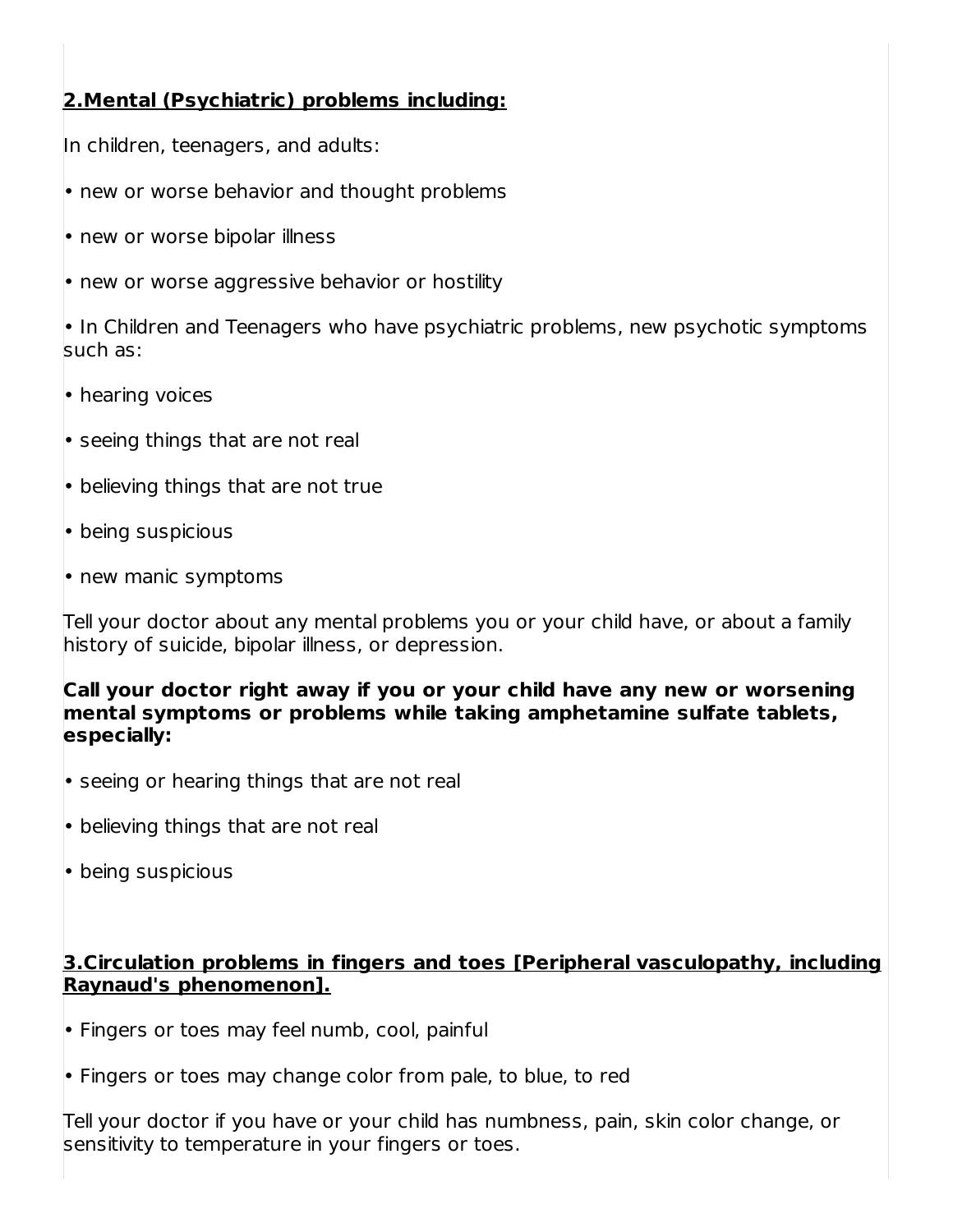#### **Call your doctor right away if you have or your child has any signs of unexplained wounds appearing on fingers or toes while taking amphetamine sulfate tablets.**

#### **What are amphetamine sulfate tablets?**

• Amphetamine sulfate tablets are central nervous system stimulant prescription medicine used for the treatment of:

o a sleep dis order called narcolepsy.

o Attention-Deficit Hyperactivity Disorder(ADHD).

Amphetamine sulfate tablets may help increase attention and decrease impulsiveness and hyperactivity in patients with ADHD. Amphetamine sulfate tablets should be used as part of a total treatment program for ADHD that may include counseling or other therapies.

o exogenous obesity. Amphetamine sulfate tablets may be used as part of a short-term, weight reduction program for obesity.

• Amphetamine sulfate tablets are not for use as an anorectic agent for exogenous obesity in children less than 12 years of age.

• Amphetamine sulfate tablets are not for use for ADHD in children less than 3 years old.

• The effects of long-term use of amphetamine sulfate tablets in children are not known.

**Amphetamine sulfate tablet is a federally controlled substance (CII) because it contains amphetamine that can be a target for people who abuse prescription medicines or street drugs. Keep amphetamine sulfate tablets in a safe place to protect it from theft. Never give your amphetamine sulfate tablets to anyone else, because it may cause death or harm them. Selling or giving away Amphetamine sulfate tablets are against the law.**

Tell your doctor if you or your child has (or has a family history of) ever abused or been dependent on alcohol, prescription medicines or street drugs.

#### **Who should not take amphetamine sulfate tablets?**

#### **Do not take amphetamine sulfate tablets if you or your child:**

- have heart problems or hardening of the arteries
- have moderate to severe high blood pressure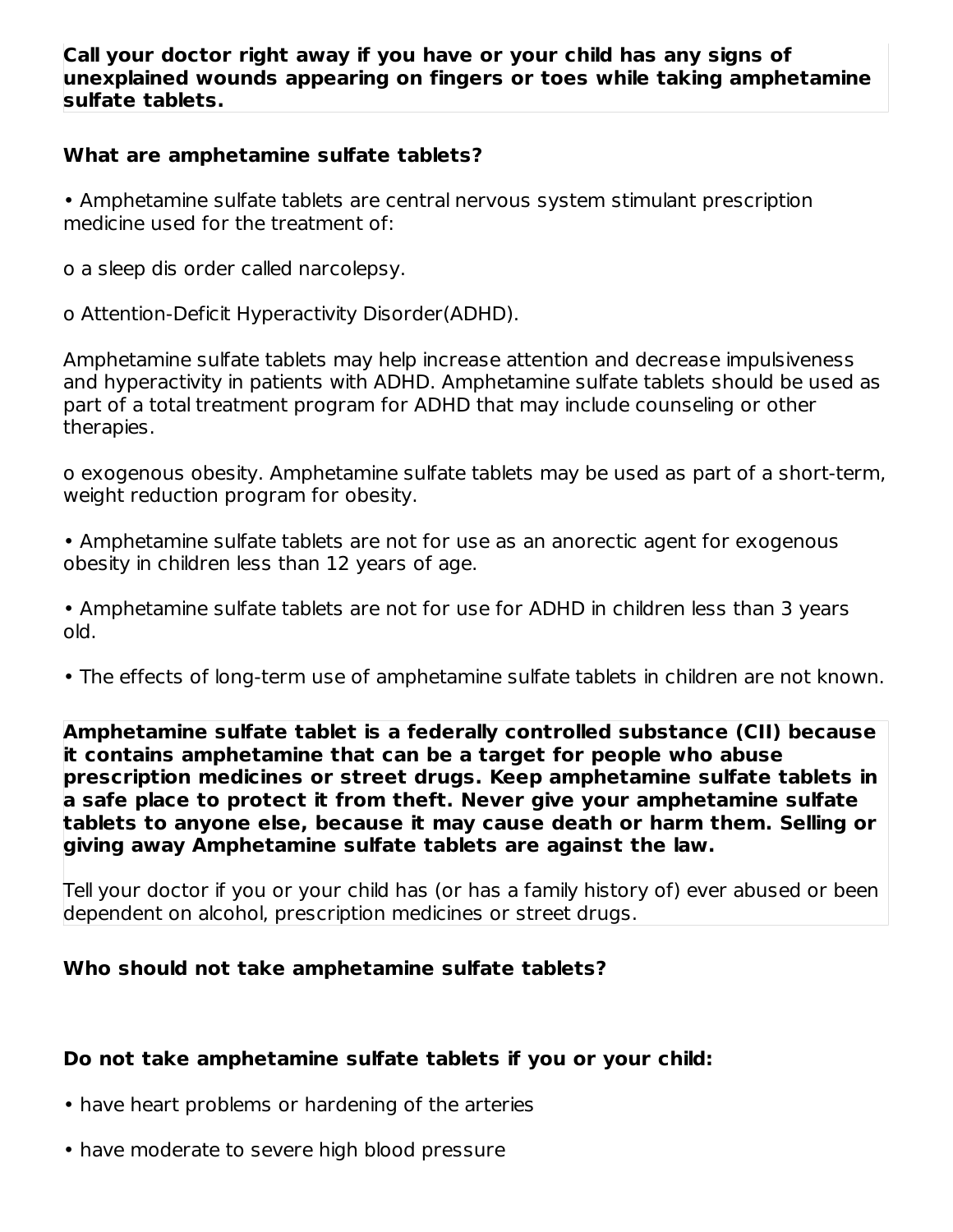- have hyperthyroidism
- are very anxious, tense, or agitated
- have a history of drug abuse

• are taking or have taken within the past 14 days an anti-depression medicine called a monoamine oxidase inhibitor or MAOI

• are sensitive to, allergic to, or had a reaction to other stimulant medicines

#### **What should I tell my doctor before taking amphetamine sulfate tablets?**

#### **Before you or your child takes amphetamine sulfate tablets, tell your doctor if you or your child has or if there is a family history of:**

- heart problems, heart defects, high blood pressure
- mental problems including psychosis, mania, bipolar illness, or depression
- tics or Tourette's syndrome
- thyroid problems
- seizures or have had an abnormal brain wave test (EEG)
- circulation problems in fingers and toes

#### **Tell your doctor if:**

• you or your child are pregnant or planning to become pregnant. It is not known if amphetamine sulfate tablets will harm your unborn baby.

• you or your child are breastfeeding or plan to breastfeed. Amphetamine sulfate can pass into your milk and may harm your baby. Talk to your doctor about the best way to feed your baby if you take amphetamine sulfate tablets. Do not breastfeed while taking Amphetamine sulfate tablets.

**Tell your doctor about all the medicines that you or your child takes,** including prescription and nonprescription medicines, vitamins, and herbal supplements.

Amphetamine sulfate tablets and some medicines may interact with each other and cause serious side effects. Sometimes the doses of other medicines will need to be adjusted while taking amphetamine sulfate tablets.

Your doctor will decide whether amphetamine sulfate tablets can be taken with other medicines.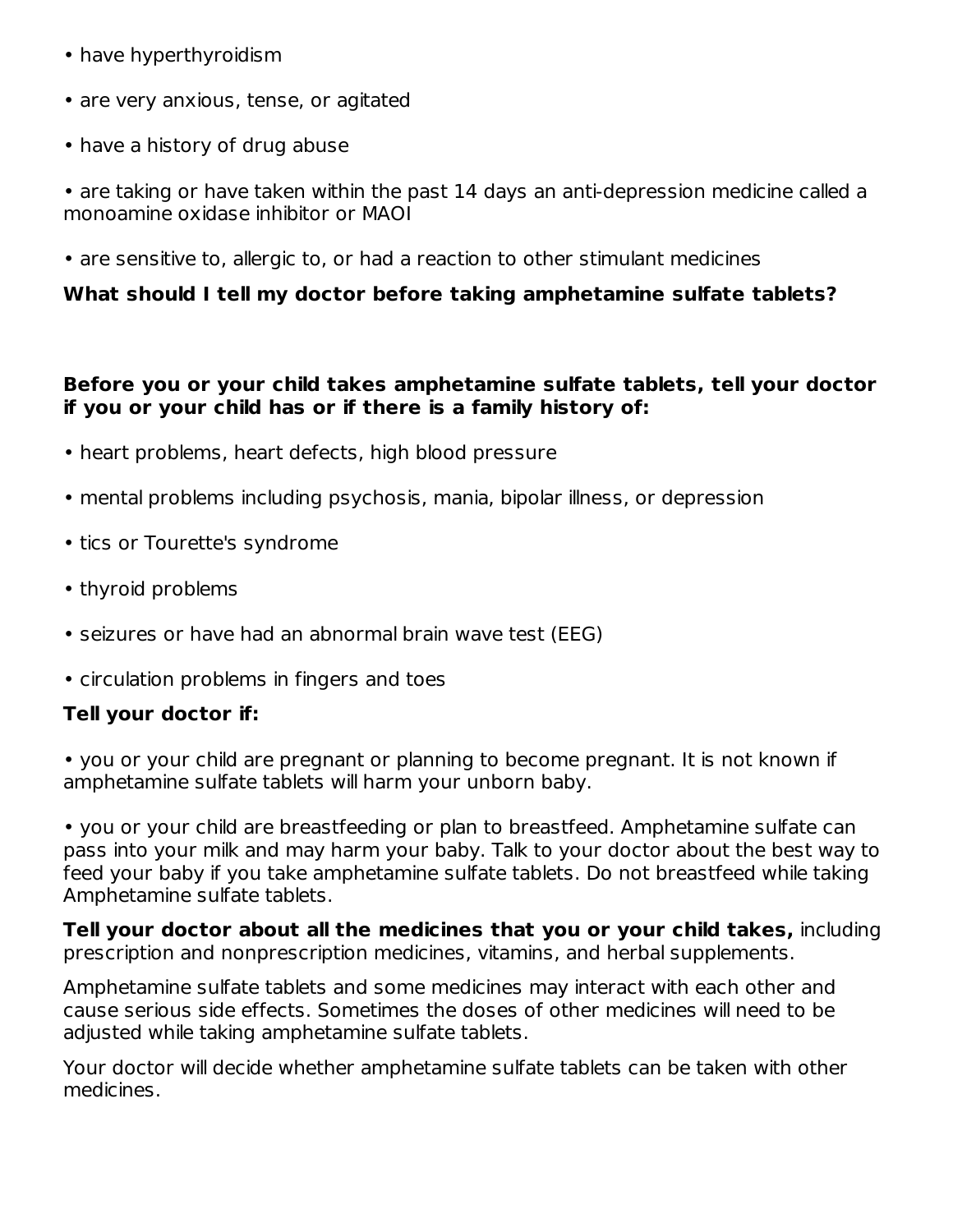Especially tell your doctor if you or your child takes:

- stomach acid medicines
- anti-depression medicines including MAOIs
- anti-psychotic medicines
- lithium
- cold or allergy medicines that contain decongestants
- blood pressure medicines
- narcotic pain medicines
- seizure medicines
- blood thinner medicines

Know the medicines that you or your child takes.

Keep a list of your medicines with you to show your doctor and pharmacist when you get a new medicine.

#### **Do not start any new medicine while taking amphetamine sulfate tablets without talking to your doctor first.**

#### **How should I take amphetamine sulfate tablets?**

- Take amphetamine sulfate tablets exactly as your doctor tells you to take it.
- Your doctor may change the dose until it is right for you or your child.
- The first dose of the day is usually taken when you first wake in the morning.
- Amphetamine sulfate tablets may cause problems sleeping if taken late at night.
- Amphetamine sulfate tablets can be taken with or without food.
- From time to time, your doctor may stop amphetamine sulfate tablets treatment for a while to check ADHD symptoms.

• Your doctor may do regular checks of the blood, heart, and blood pressure while taking amphetamine sulfate tablets.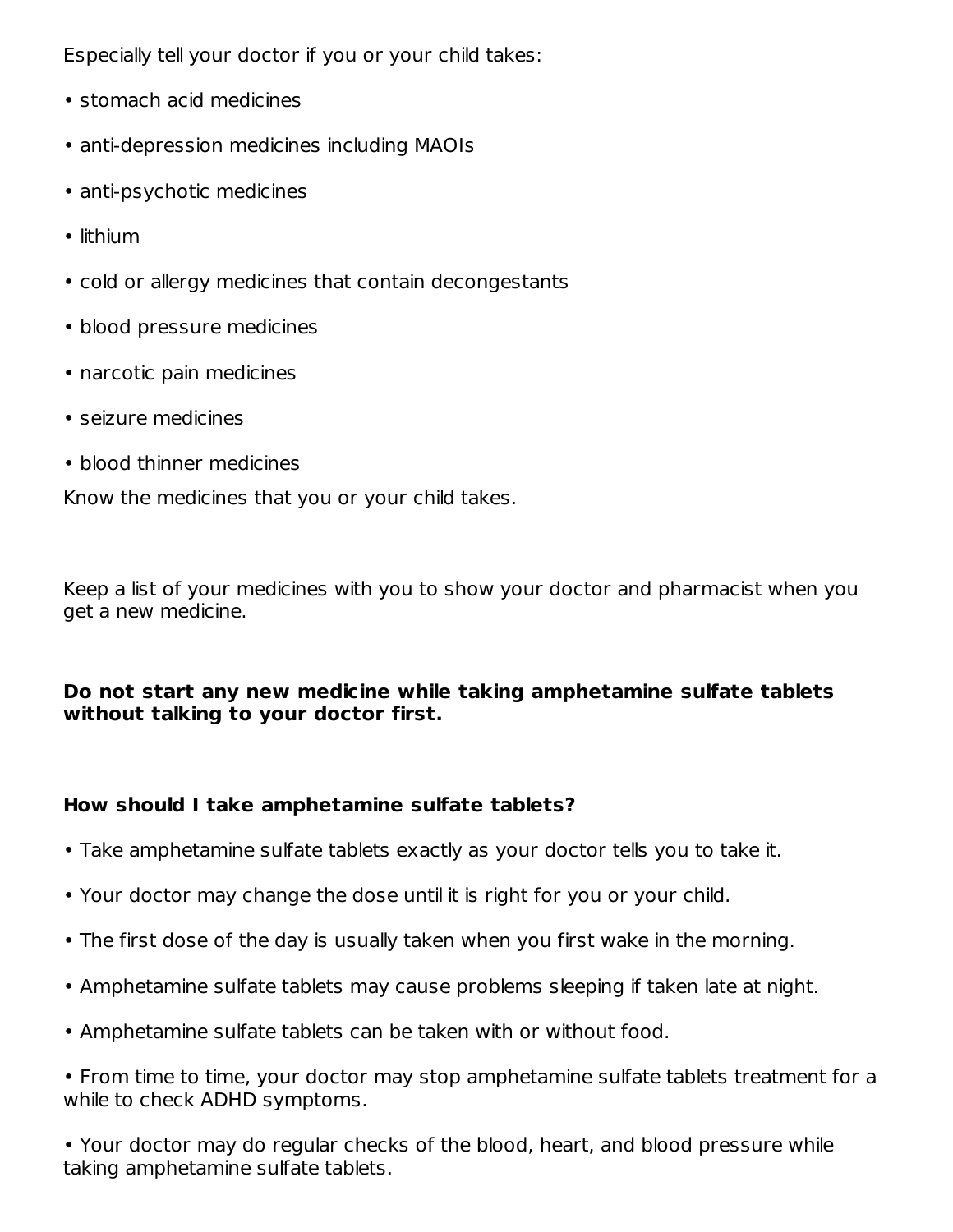• Children should have their height and weight checked often while taking amphetamine sulfate tablets. Amphetamine sulfate tablets treatment may be stopped if a problem is found during these check-ups.

• If you or your child takes too much amphetamine sulfate tablets, call your doctor right away, or go to the nearest hospital emergency room.

## **What should I avoid while taking amphetamine sulfate tablets?**

Do not drive, operate machinery, or do other dangerous activities until you know how amphetamine sulfate tablets affects you.

### **What are possible side effects of amphetamine sulfate tablets?**

### **Amphetamine sulfate tablets may cause serious side effects, including:**

See **"What is the most important information I should know about amphetamine sulfate tablets?"** for information on reported heart and mental problems.

### **Other serious side effects include:**

- slowing of growth (height and weight) in children
- seizures, mainly in people with a history of seizures
- eyesight changes or blurred vision

• Serotonin syndrome. A potentially life-threatening problem called serotonin syndrome can happen when medicines such as amphetamine sulfate tablets are taken with certain other medicines. Symptoms of serotonin syndrome may include:

o agitation, hallucinations, coma or other changes in mental status

o problems controlling your movements or muscle twitching

o fast heartbeat

o high or low blood pressure

o sweating or fever

o diarrhea

o muscle stiffness or tightness

**The most common side effects of amphetamine sulfate tablets include:**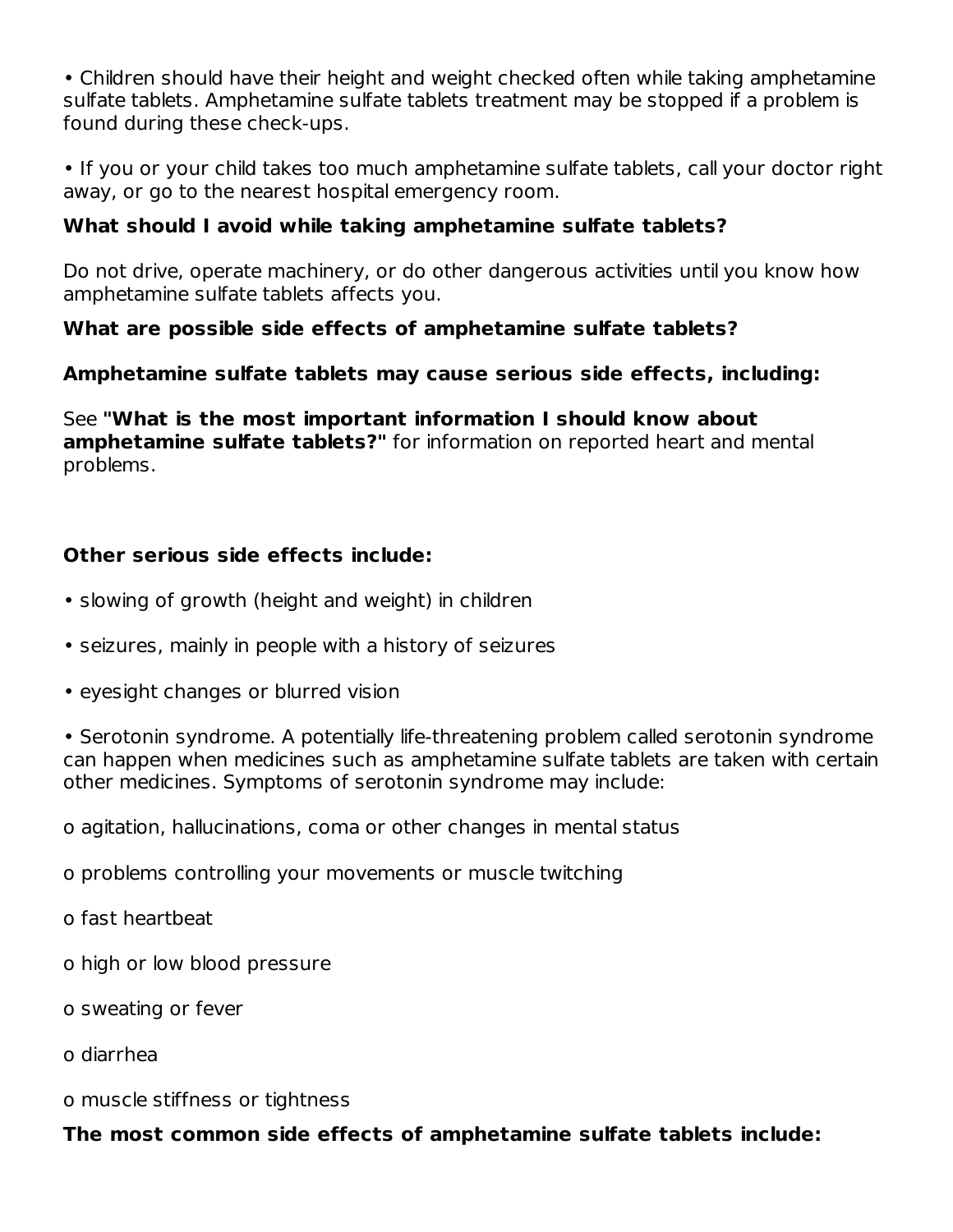- headache
- stomach ache
- trouble sleeping
- decreased appetite
- unpleasant taste
- nervousness
- dizziness
- sexual problems (impotence in males)
- vomiting
- itching
- dry mouth
- weight loss
- mood swings

Talk to your doctor if you or your child have side effects that are bothersome or do not go away.

These are not all the possible side effects of amphetamine sulfate tablets. For more information ask your doctor or pharmacist.

Call your doctor for medical advice about side effects. You may report side effects to Granules Pharmaceuticals Inc. at 1-877-770-3183 or FDA at 1-800-FDA-1088.

#### **How should I store amphetamine sulfate tablets?**

• Store amphetamine sulfate tablets at room temperature between 20°C to 25°C (68°F to 77°F).

• Keep amphetamine sulfate tablets and all medicines out of the reach of children.

#### **General information about the safe and effective use of amphetamine sulfate tablets.**

Medicines are sometimes prescribed for purposes other than those listed in a Medication Guide. Do not use amphetamine sulfate tablets for a condition for which it was not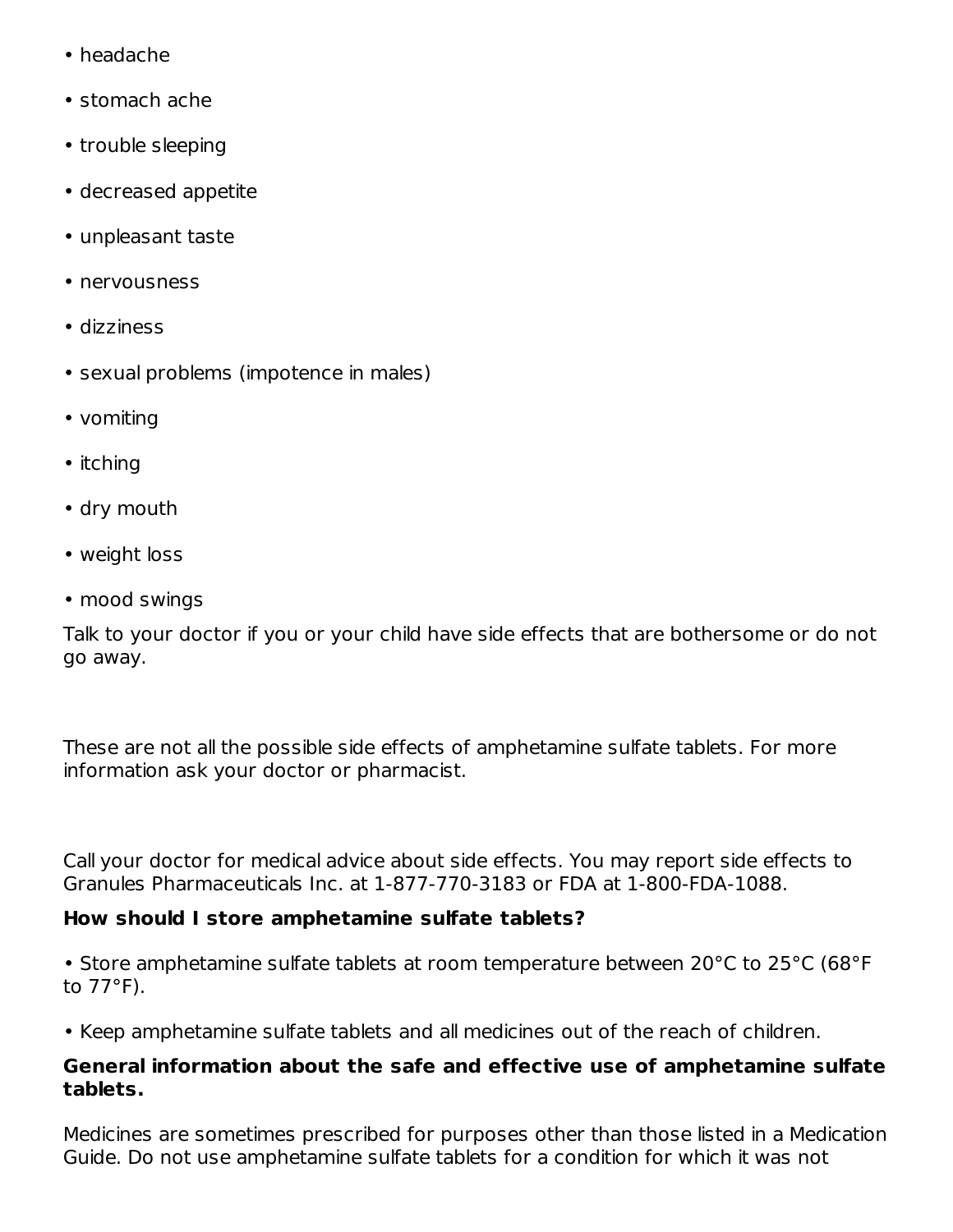prescribed.Do not give amphetamine sulfate tablets to other people, even if they have the same condition. It may harm them and it is against the law.

This Medication Guide summarizes the most important information about amphetamine sulfate. If you would like more information, talk with your doctor. You can ask your doctor or pharmacist for information about amphetamine sulfate that was written for healthcare professionals.

For more information about amphetamine sulfate, please contact Granules Pharmaceuticals Inc.., at 1-877-770-3183.

### **What are the ingredients in amphetamine sulfate tablets?**

**Active Ingredient**: amphetamine sulfate, USP

**Inactive Ingredients:** crospovidone, silicified microcrystalline cellulose, and stearic acid. The 10 mg tablets also contain FD&C Blue #1 aluminum lake.

This Medication Guide has been approved by the U.S. Food and Drug Administration.

Dispense with medication guide is also available at:

http://www.granulesindia.com/U.S.ProductCatalog.php

Manufactured by:

#### **Granules Pharmaceuticals Inc.,**

Chantilly, VA 20151

Rev. 12/21

## **PACKAGE LABEL.PRINCIPAL DISPLAY PANEL**

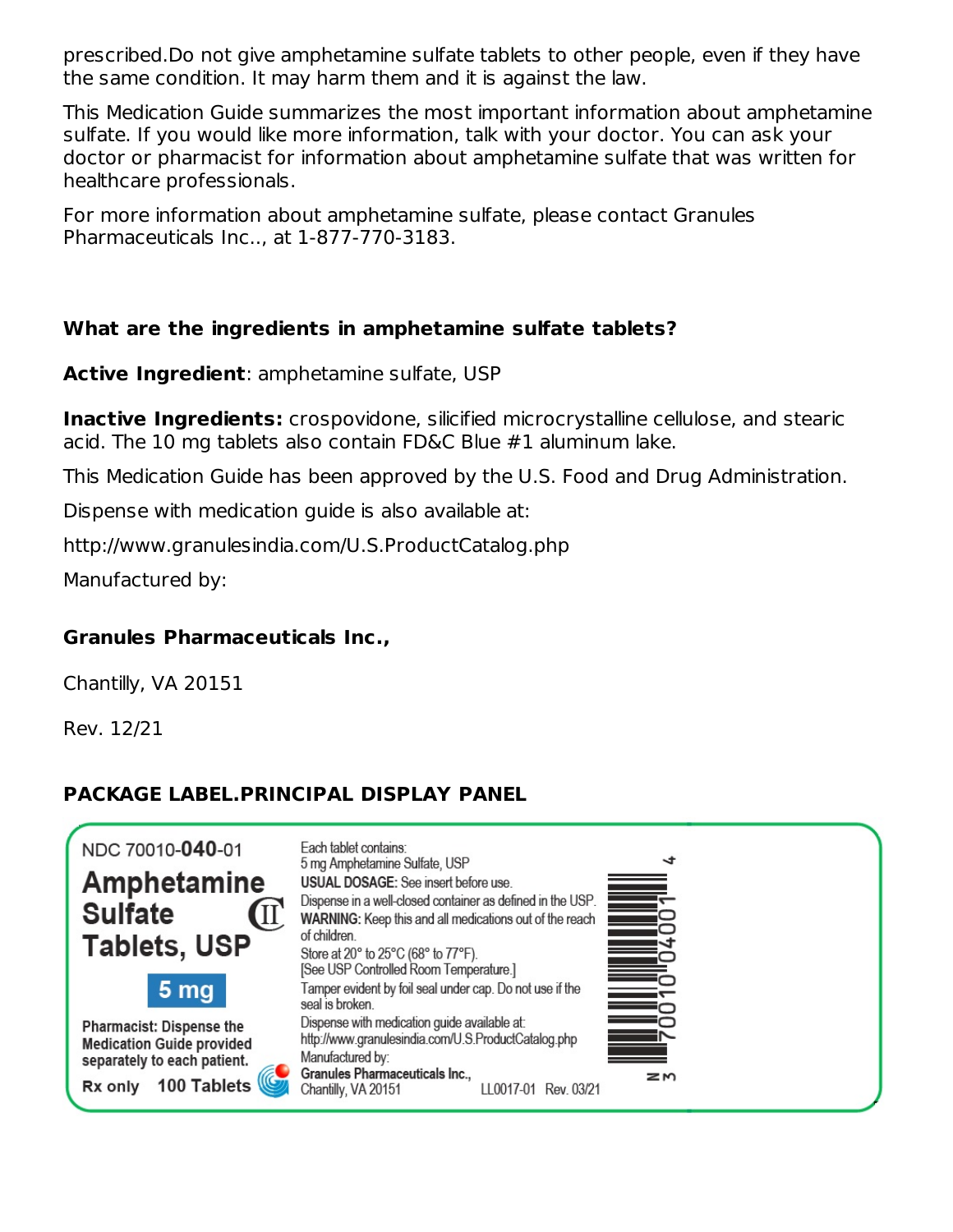| NDC 70010-041-01                                                | Each tablet contains:<br>10 mg Amphetamine Sulfate, USP                                                               |               |
|-----------------------------------------------------------------|-----------------------------------------------------------------------------------------------------------------------|---------------|
| <b>Amphetamine</b>                                              | USUAL DOSAGE: See insert before use.                                                                                  |               |
| <b>Sulfate</b><br>$(\mathrm{I}\hspace{-0.1cm}\mathrm{I})$       | Dispense in a well-closed container as defined in the USP.<br>WARNING: Keep this and all medications out of the reach | <u>Time</u>   |
| <b>Tablets, USP</b>                                             | of children                                                                                                           |               |
|                                                                 | Store at 20° to 25°C (68° to 77°F).<br>[See USP Controlled Room Temperature.]                                         | <u>Second</u> |
| 10 <sub>mg</sub>                                                | Tamper evident by foil seal under cap. Do not use if the<br>seal is broken.                                           |               |
| <b>Pharmacist: Dispense the</b>                                 | Dispense with medication guide available at:<br>http://www.granulesindia.com/U.S.ProductCatalog.php                   |               |
| <b>Medication Guide provided</b><br>separately to each patient. | Manufactured by:                                                                                                      |               |
| 100 Tablets<br>Rx only                                          | Granules Pharmaceuticals Inc.,<br>Chantilly, VA 20151<br>LL0018-01 Rev. 03/21                                         | zΜ            |
|                                                                 |                                                                                                                       |               |

| <b>AMPHETAMINE SULFATE</b>                     |                                                                                    |                                                           |                           |                                   |                      |               |
|------------------------------------------------|------------------------------------------------------------------------------------|-----------------------------------------------------------|---------------------------|-----------------------------------|----------------------|---------------|
| amphetamine sulfate tablet                     |                                                                                    |                                                           |                           |                                   |                      |               |
|                                                |                                                                                    |                                                           |                           |                                   |                      |               |
| <b>Product Information</b>                     |                                                                                    |                                                           |                           |                                   |                      |               |
| <b>Product Type</b>                            |                                                                                    | HUMAN PRESCRIPTION DRUG                                   | <b>Item Code (Source)</b> |                                   |                      | NDC:70010-040 |
| <b>Route of Administration</b>                 |                                                                                    | ORAL                                                      | <b>DEA Schedule</b>       |                                   | CII                  |               |
|                                                |                                                                                    |                                                           |                           |                                   |                      |               |
|                                                |                                                                                    |                                                           |                           |                                   |                      |               |
| <b>Active Ingredient/Active Moiety</b>         |                                                                                    |                                                           |                           |                                   |                      |               |
|                                                |                                                                                    | <b>Ingredient Name</b>                                    |                           | <b>Basis of Strength Strength</b> |                      |               |
| UNII:CK833KGX7E)                               |                                                                                    | AMPHETAMINE SULFATE (UNII: 6DPV8NK46S) (AMPHETAMINE -     |                           | AMPHETAMINE SULFATE 5 mg          |                      |               |
|                                                |                                                                                    |                                                           |                           |                                   |                      |               |
|                                                |                                                                                    |                                                           |                           |                                   |                      |               |
| <b>Inactive Ingredients</b>                    |                                                                                    |                                                           |                           |                                   |                      |               |
| <b>Strength</b><br><b>Ingredient Name</b>      |                                                                                    |                                                           |                           |                                   |                      |               |
| CELLULOSE, MICROCRYSTALLINE (UNII: OP1R32D61U) |                                                                                    |                                                           |                           |                                   |                      |               |
| CROSPOVIDONE (UNII: 68401960MK)                |                                                                                    |                                                           |                           |                                   |                      |               |
| <b>SILICON DIOXIDE (UNII: ETJ7Z6XBU4)</b>      |                                                                                    |                                                           |                           |                                   |                      |               |
| <b>STEARIC ACID (UNII: 4ELV7Z65AP)</b>         |                                                                                    |                                                           |                           |                                   |                      |               |
|                                                |                                                                                    |                                                           |                           |                                   |                      |               |
| <b>Product Characteristics</b>                 |                                                                                    |                                                           |                           |                                   |                      |               |
| Color                                          | white (White-off white)                                                            |                                                           | <b>Score</b>              |                                   | 2 pieces             |               |
| <b>Shape</b>                                   | <b>ROUND</b><br><b>Size</b><br>8 <sub>mm</sub>                                     |                                                           |                           |                                   |                      |               |
| <b>Flavor</b>                                  | <b>Imprint Code</b>                                                                |                                                           |                           |                                   | 5mg;040              |               |
| <b>Contains</b>                                |                                                                                    |                                                           |                           |                                   |                      |               |
|                                                |                                                                                    |                                                           |                           |                                   |                      |               |
| <b>Packaging</b>                               |                                                                                    |                                                           |                           |                                   |                      |               |
|                                                |                                                                                    |                                                           |                           |                                   |                      |               |
| <b>Item Code</b><br>#                          | <b>Marketing Start</b><br><b>Package Description</b><br><b>Date</b><br><b>Date</b> |                                                           |                           |                                   | <b>Marketing End</b> |               |
|                                                |                                                                                    | NDC:70010-040- 100 in 1 BOTTLE; Type 0: Not a Combination | 00/15/2010                |                                   |                      |               |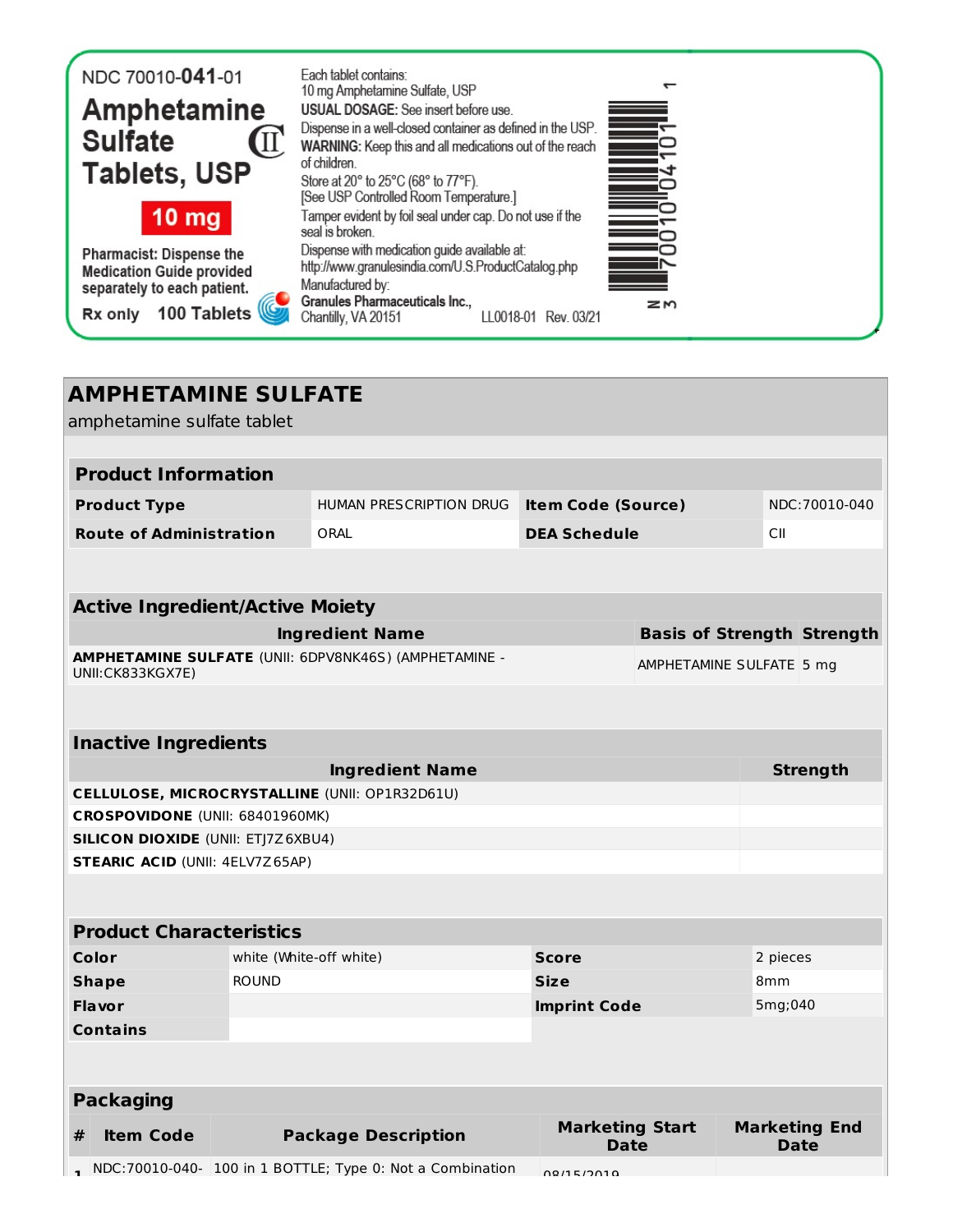| 01                           | Product                                                   | <b>UOI TOI CUTA</b>            |                                     |
|------------------------------|-----------------------------------------------------------|--------------------------------|-------------------------------------|
|                              |                                                           |                                |                                     |
|                              |                                                           |                                |                                     |
|                              | <b>Marketing Information</b>                              |                                |                                     |
| <b>Marketing</b><br>Category | <b>Application Number or Monograph</b><br><b>Citation</b> | <b>Marketing Start</b><br>Date | <b>Marketing End</b><br><b>Date</b> |
| <b>ANDA</b>                  | ANDA212619                                                | 08/15/2019                     |                                     |
|                              |                                                           |                                |                                     |

|                                        | <b>AMPHETAMINE SULFATE</b>                |                             |                                                           |              |                                       |                                   |          |     |                                     |
|----------------------------------------|-------------------------------------------|-----------------------------|-----------------------------------------------------------|--------------|---------------------------------------|-----------------------------------|----------|-----|-------------------------------------|
| amphetamine sulfate tablet             |                                           |                             |                                                           |              |                                       |                                   |          |     |                                     |
|                                        |                                           |                             |                                                           |              |                                       |                                   |          |     |                                     |
|                                        | <b>Product Information</b>                |                             |                                                           |              |                                       |                                   |          |     |                                     |
|                                        | <b>Product Type</b>                       |                             | HUMAN PRESCRIPTION DRUG                                   |              | <b>Item Code (Source)</b>             |                                   |          |     | NDC:70010-041                       |
|                                        | <b>Route of Administration</b>            |                             | ORAL                                                      |              | <b>DEA Schedule</b>                   |                                   |          | CII |                                     |
|                                        |                                           |                             |                                                           |              |                                       |                                   |          |     |                                     |
|                                        |                                           |                             |                                                           |              |                                       |                                   |          |     |                                     |
|                                        | <b>Active Ingredient/Active Moiety</b>    |                             |                                                           |              |                                       |                                   |          |     |                                     |
|                                        |                                           |                             | <b>Ingredient Name</b>                                    |              |                                       | <b>Basis of Strength Strength</b> |          |     |                                     |
|                                        | UNII:CK833KGX7E)                          |                             | AMPHETAMINE SULFATE (UNII: 6DPV8NK46S) (AMPHETAMINE -     |              |                                       | AMPHETAMINE SULFATE 10 mg         |          |     |                                     |
|                                        |                                           |                             |                                                           |              |                                       |                                   |          |     |                                     |
|                                        |                                           |                             |                                                           |              |                                       |                                   |          |     |                                     |
|                                        | <b>Inactive Ingredients</b>               |                             |                                                           |              |                                       |                                   |          |     |                                     |
|                                        | <b>Ingredient Name</b><br><b>Strength</b> |                             |                                                           |              |                                       |                                   |          |     |                                     |
|                                        |                                           |                             | CELLULOSE, MICROCRYSTALLINE (UNII: OP1R32D61U)            |              |                                       |                                   |          |     |                                     |
|                                        | CROSPOVIDONE (UNII: 68401960MK)           |                             |                                                           |              |                                       |                                   |          |     |                                     |
|                                        | FD&C BLUE NO. 1 (UNII: H3R47K3TBD)        |                             |                                                           |              |                                       |                                   |          |     |                                     |
|                                        | <b>SILICON DIOXIDE (UNII: ETJ7Z6XBU4)</b> |                             |                                                           |              |                                       |                                   |          |     |                                     |
| <b>STEARIC ACID (UNII: 4ELV7Z65AP)</b> |                                           |                             |                                                           |              |                                       |                                   |          |     |                                     |
|                                        |                                           |                             |                                                           |              |                                       |                                   |          |     |                                     |
|                                        |                                           |                             |                                                           |              |                                       |                                   |          |     |                                     |
|                                        | <b>Product Characteristics</b>            |                             |                                                           |              |                                       |                                   |          |     |                                     |
|                                        | Color                                     | blue (light blue)           |                                                           | <b>Score</b> |                                       |                                   | 4 pieces |     |                                     |
|                                        | <b>Shape</b>                              | <b>ROUND</b><br><b>Size</b> |                                                           | 8mm          |                                       |                                   |          |     |                                     |
|                                        | Flavor<br><b>Imprint Code</b>             |                             | 10mg;041                                                  |              |                                       |                                   |          |     |                                     |
|                                        | <b>Contains</b>                           |                             |                                                           |              |                                       |                                   |          |     |                                     |
|                                        |                                           |                             |                                                           |              |                                       |                                   |          |     |                                     |
|                                        | <b>Packaging</b>                          |                             |                                                           |              |                                       |                                   |          |     |                                     |
| #                                      | <b>Item Code</b>                          |                             | <b>Package Description</b>                                |              | <b>Marketing Start</b><br><b>Date</b> |                                   |          |     | <b>Marketing End</b><br><b>Date</b> |
| $\mathbf{1}$                           | 01                                        | Product                     | NDC:70010-041- 100 in 1 BOTTLE; Type 0: Not a Combination |              | 08/15/2019                            |                                   |          |     |                                     |

# **Marketing Information**